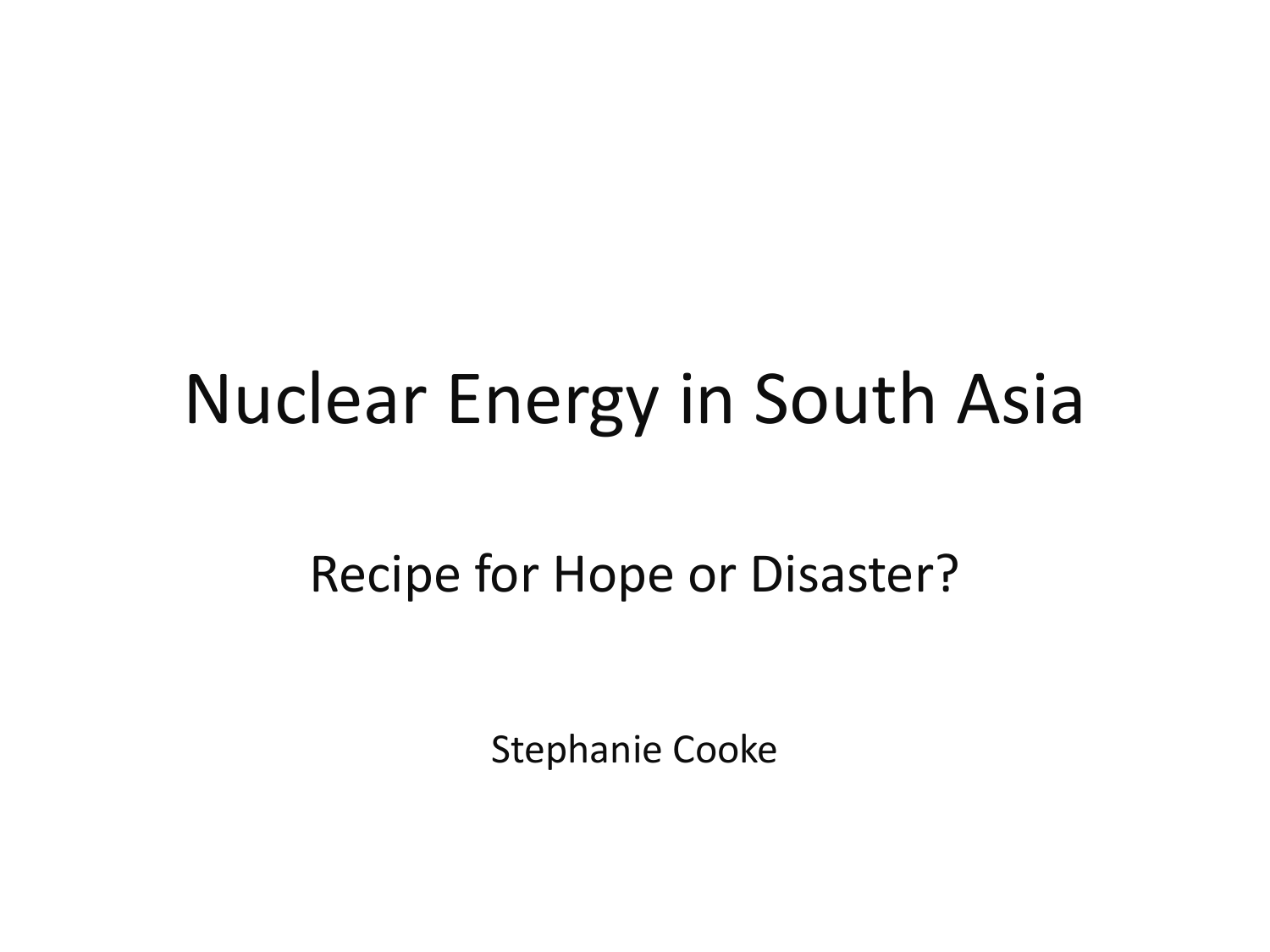

#### **View of recent nuclear test site at Pokhran in Rajasthan**

**High and low-yield weapons tested**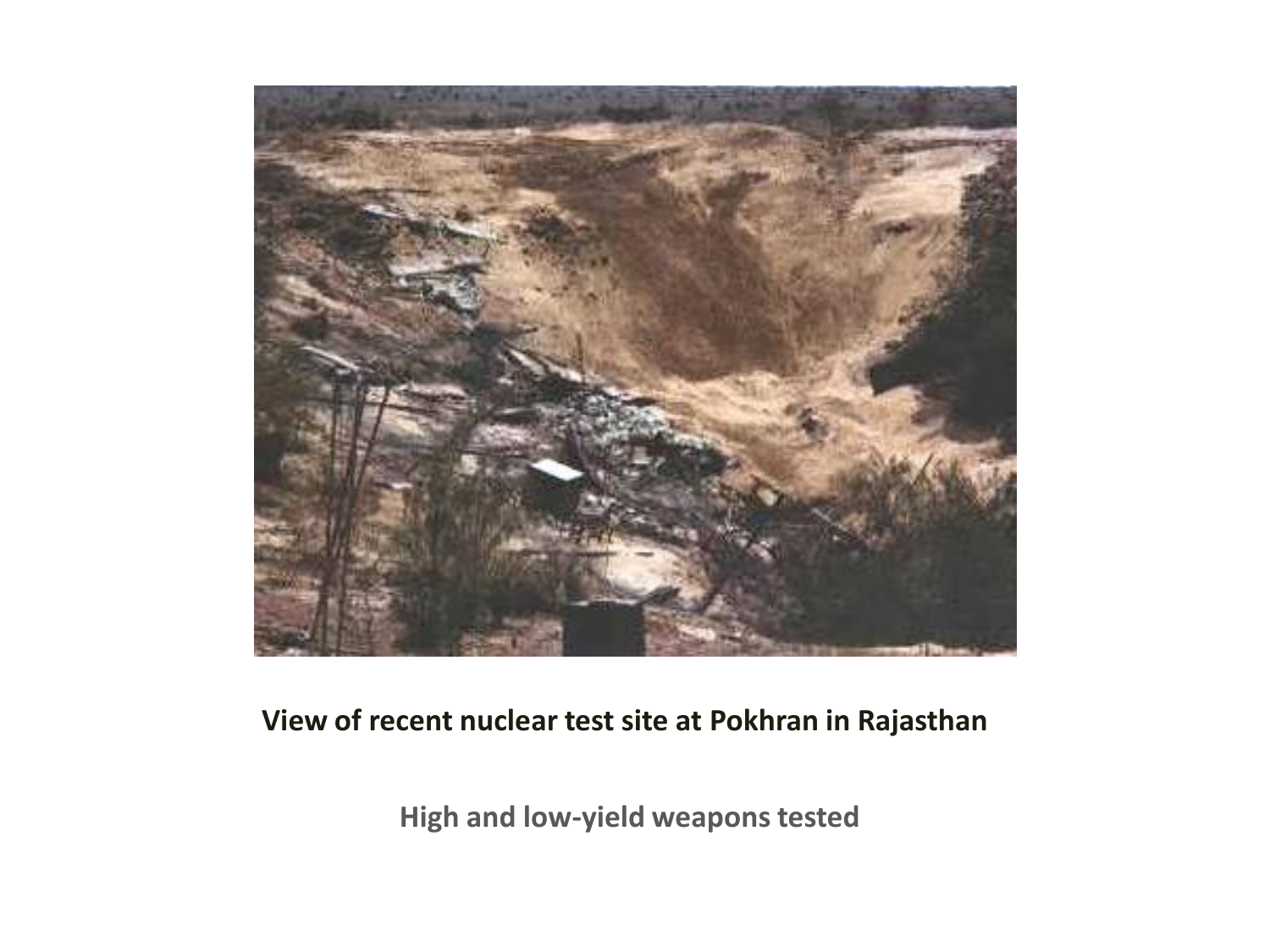#### Attack on Indian Parliament December 2001

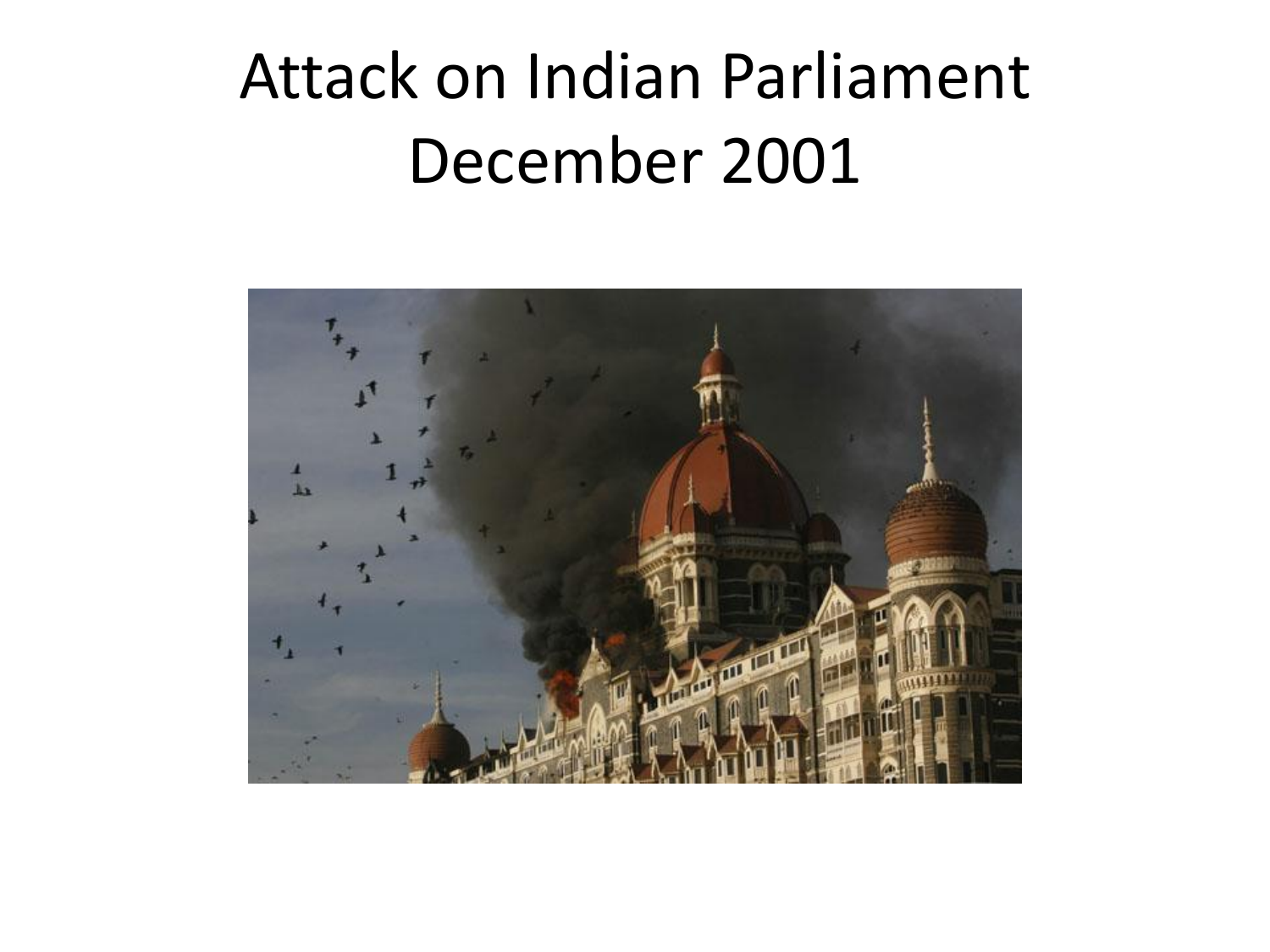#### Atoms for Peace



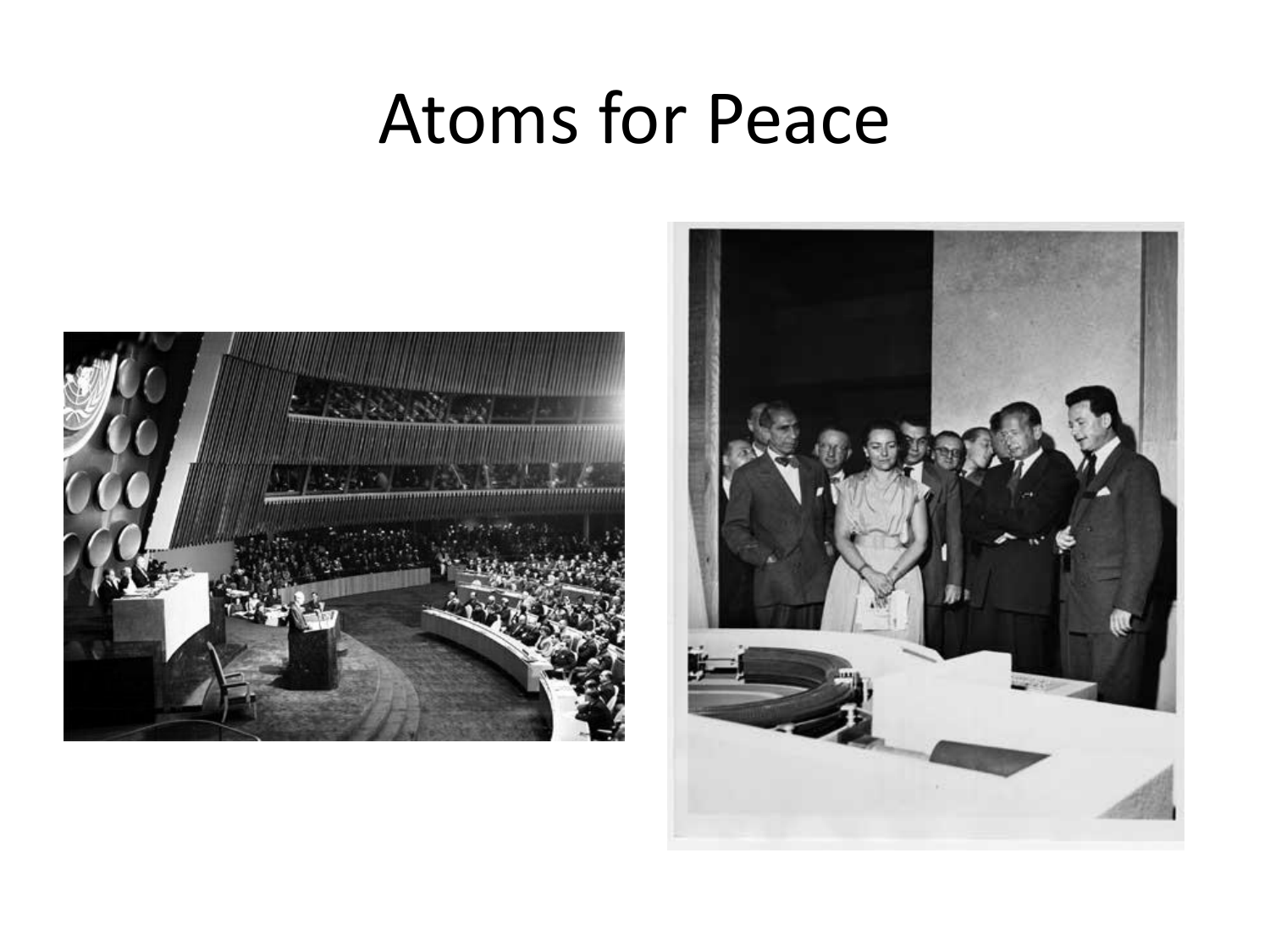### Nuclear Fuel Cycle

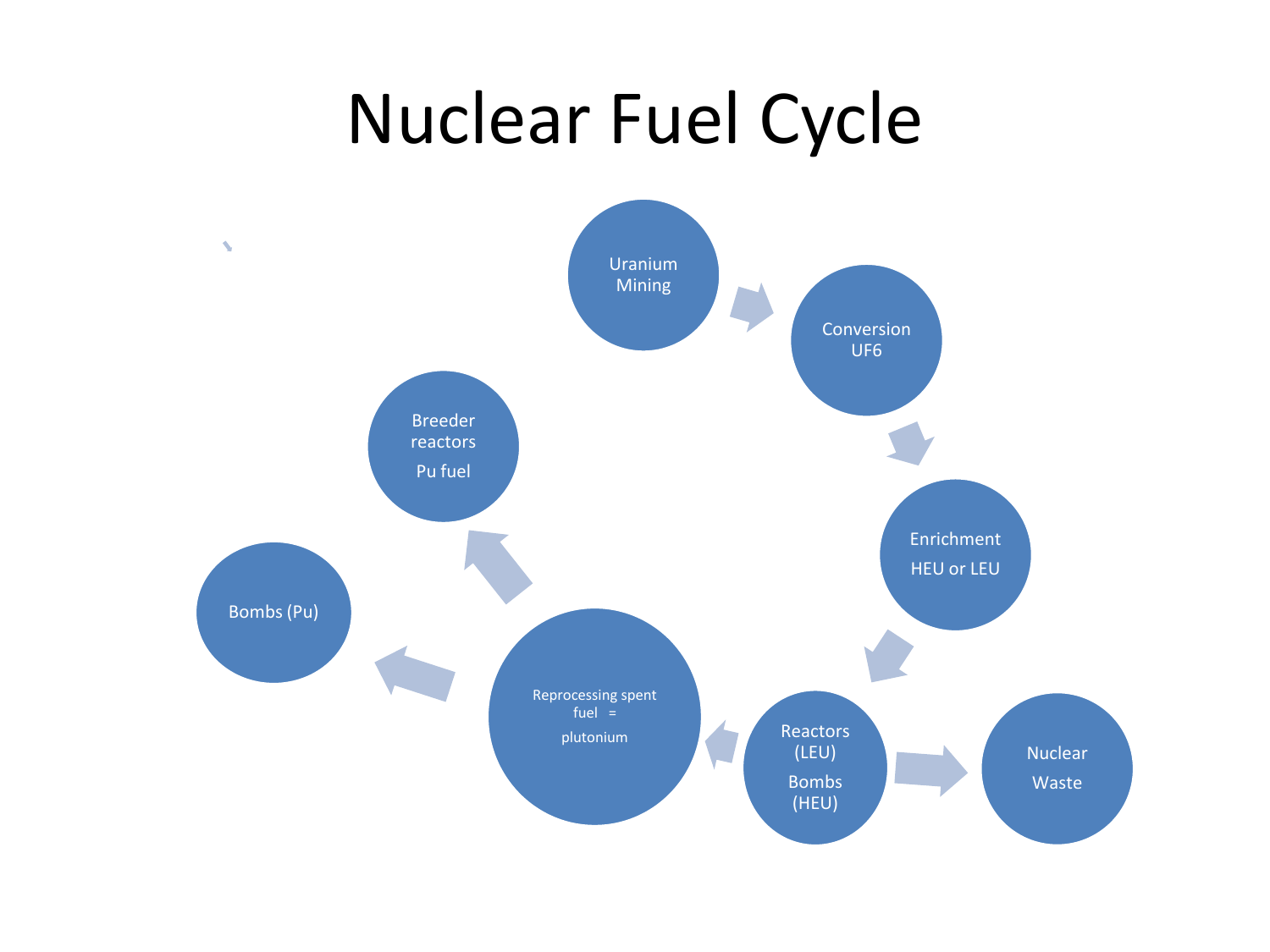

#### **High Stakes in Iran**

#### Anti-aircraft artillery guarding Natanz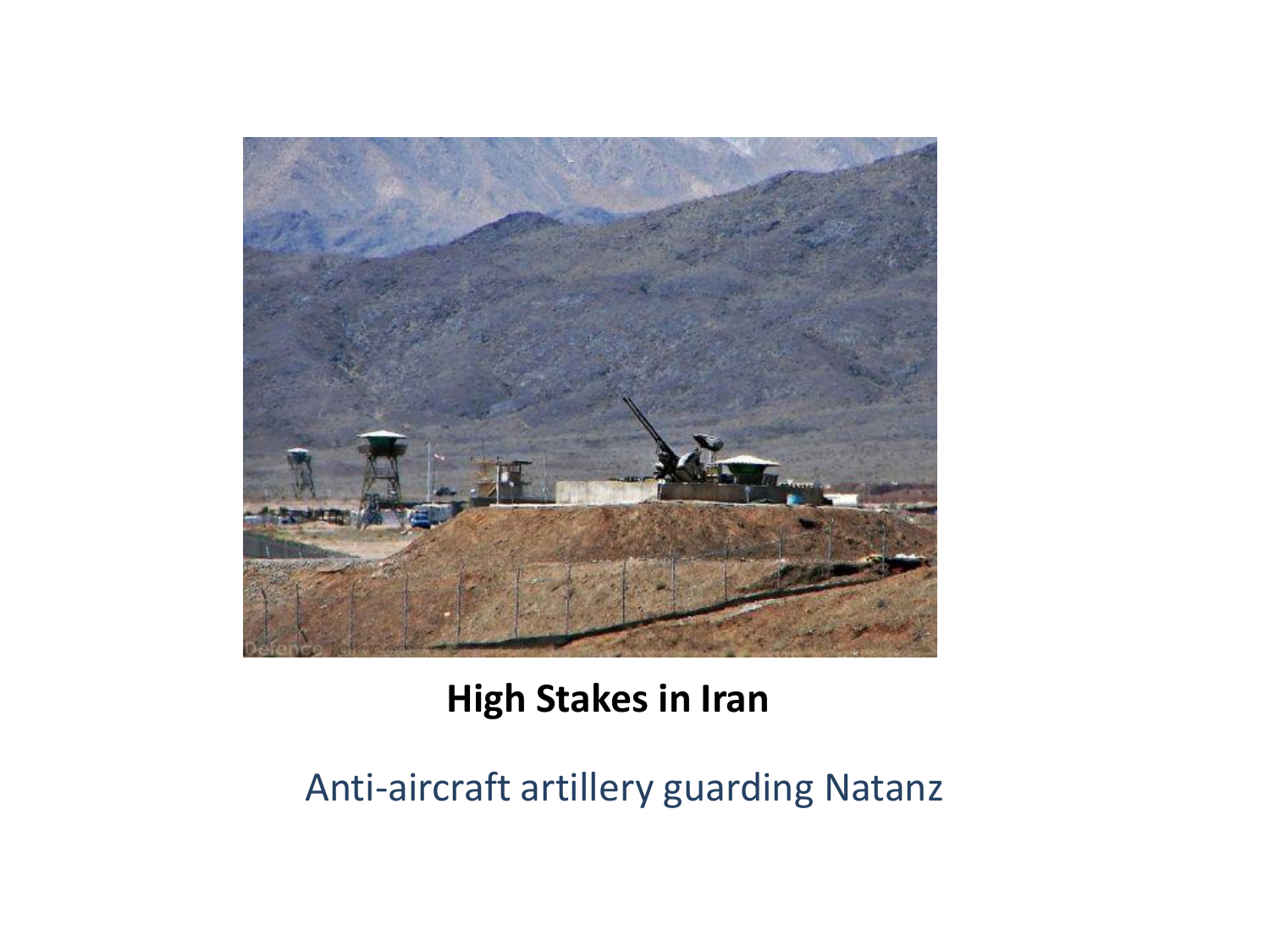

#### **Cosmic Rays!**

Khrushev with Bhabha in Bombay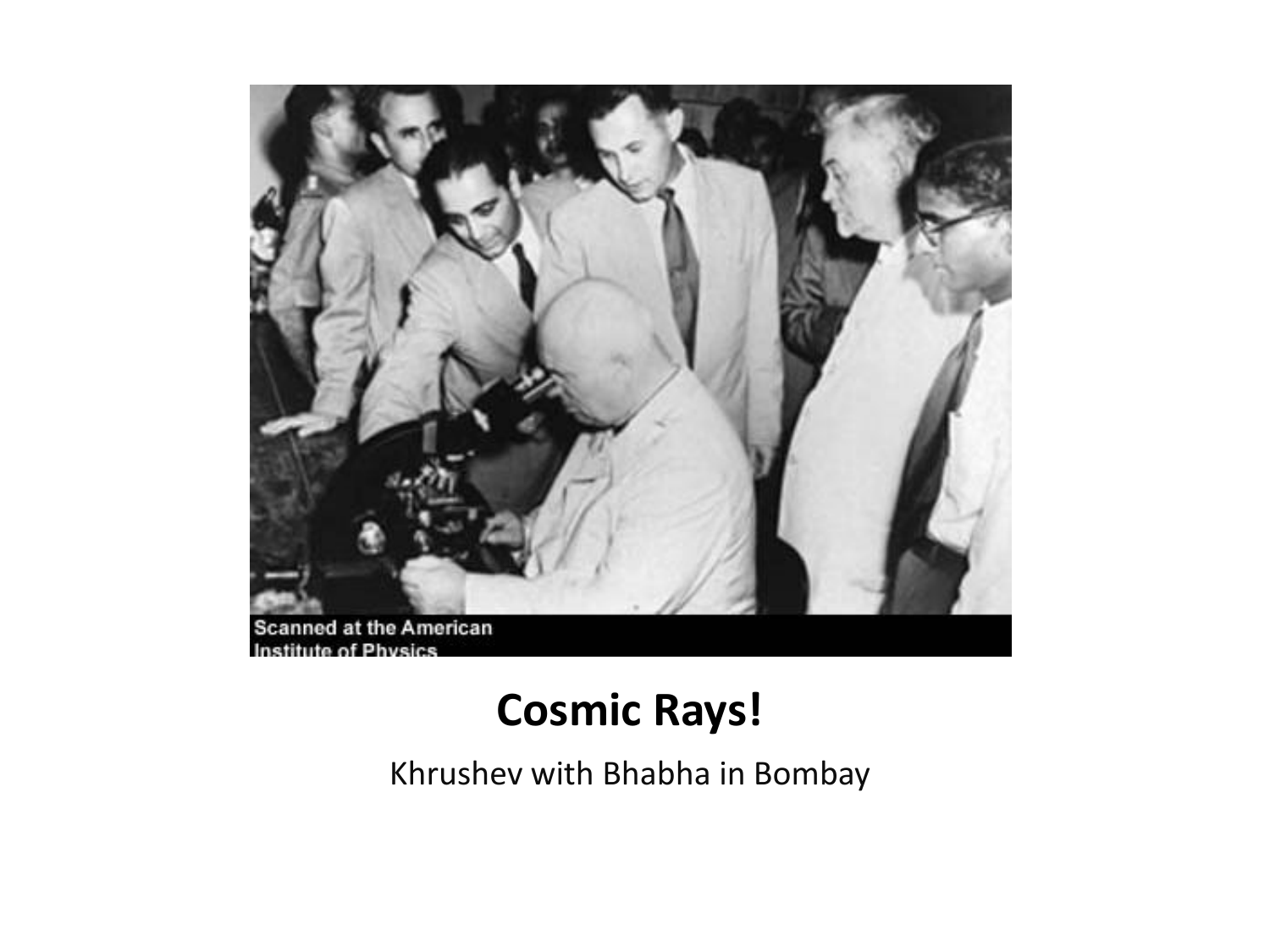# Early Indian Nuclear Forecasts

- 1962 • 20-25,000 MW by 1987
- 1969 • 43,500 MW by 2000
- 1984 (after NNPA)
- 
- 10,000 MW by 2000

• 2010 ACTUAL • 4,560 MW (19 reactors)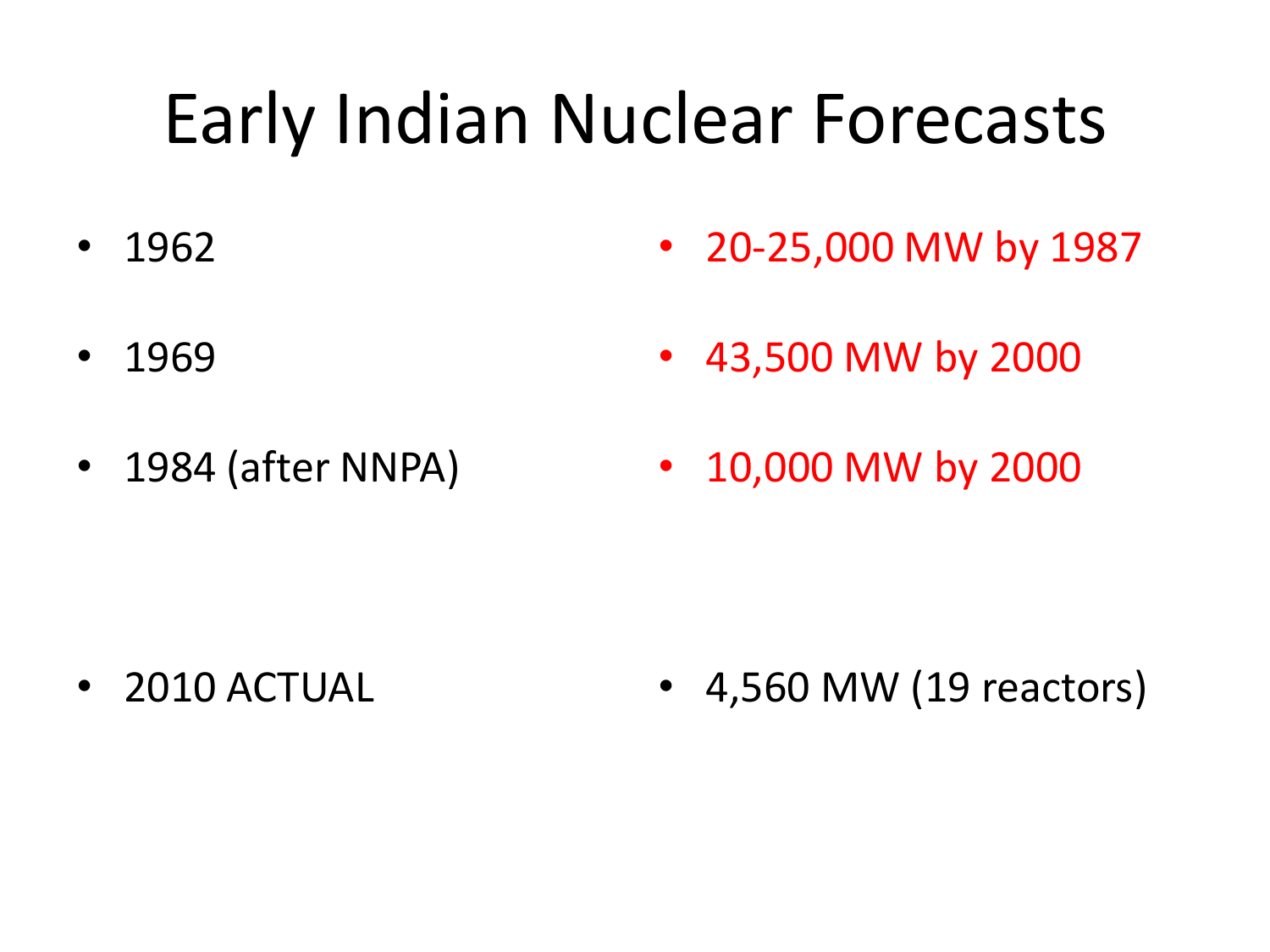# CIRUS

• Reactor supplied by Canada

• Heavy water and reprocessing plant supplied by US

• Result: "peaceful nuclear explosion" 1974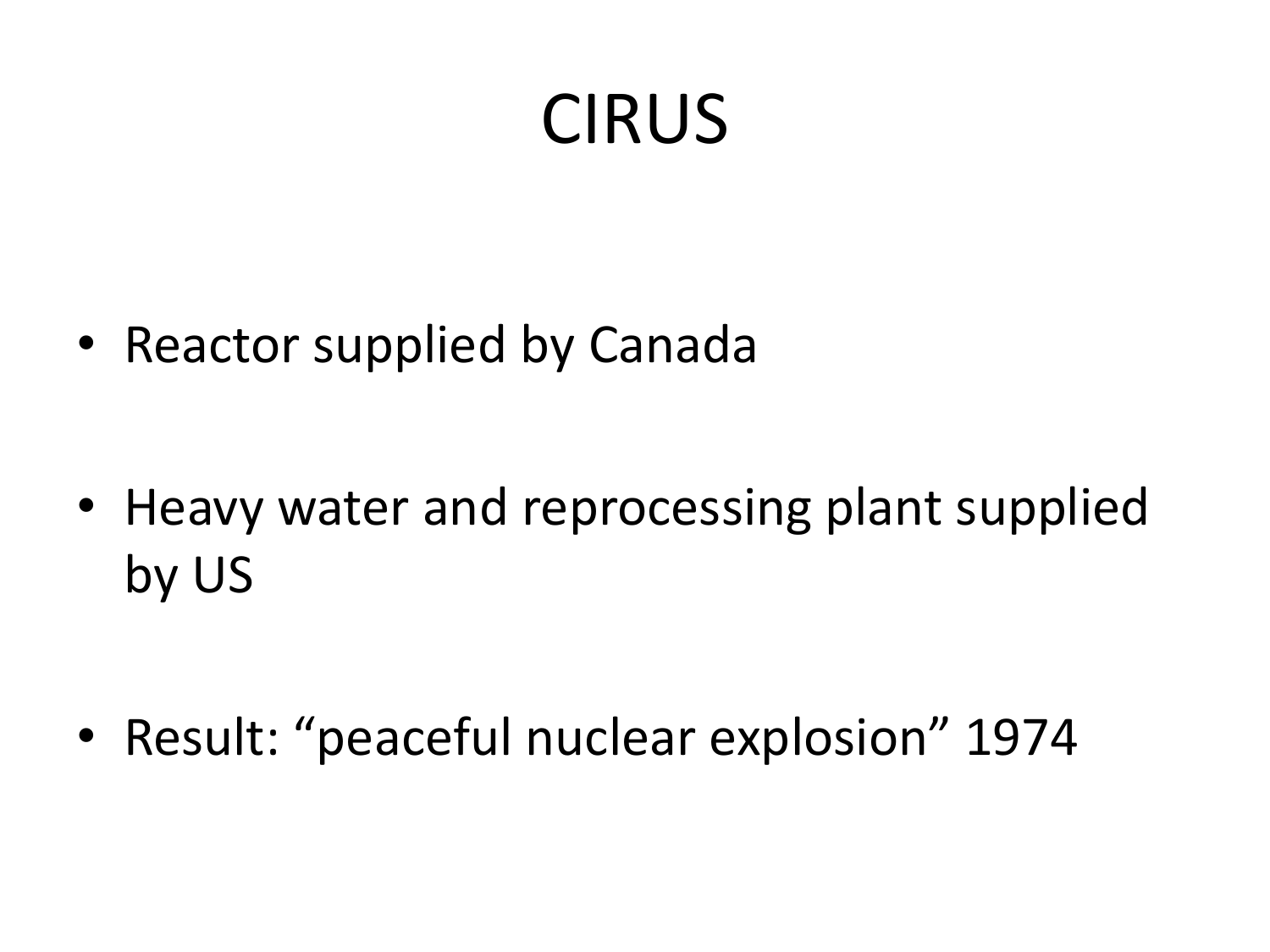# Non-Proliferation Treaty (NPT)

**Weapons states – 'legitimate'**

**Weapons states – 'illegitimate'**

- United States
- USSR
- China
- Britain
- France
- Israel
- India
- Pakistan
- S. Africa (since abandoned)
- N. Korea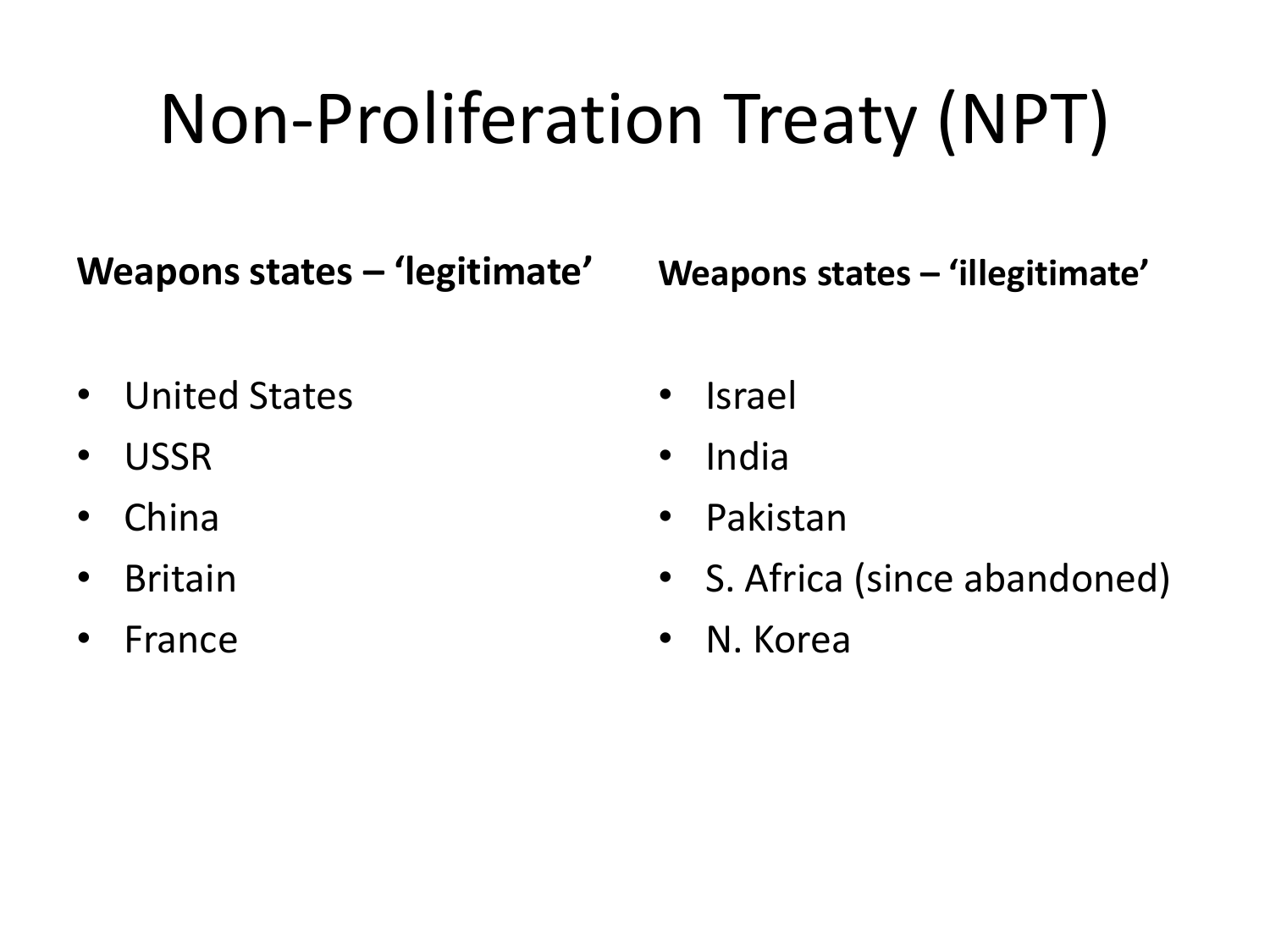# Estimated cumulative weapon grade Pu production (kg) through 2006

#### **India**

#### **Pakistan**

- CIRUS 234 • Khushab (50MWt) 92
- Dhruva 414
- Total consumed 131
- Total available  $500 = \omega$  100 weapons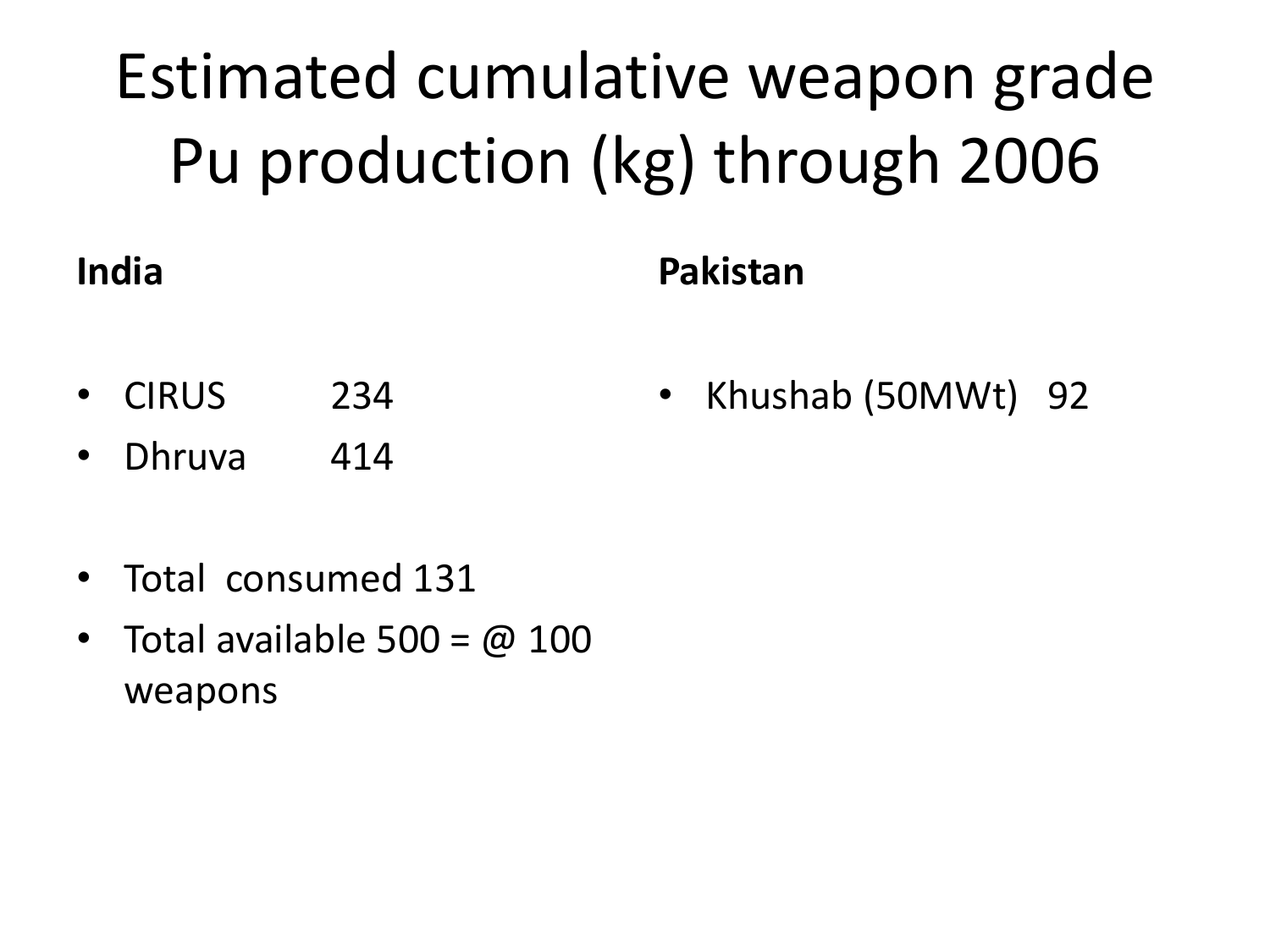# Estimated cumulative civilian reactor grade Pu production (kg) 2006

#### **India**

#### **Pakistan**

- Unsafeguarded 11,500
- Safeguarded 6,800
- Unsafeguarded none
- Safeguarded 1200

4-20 kg/one weapon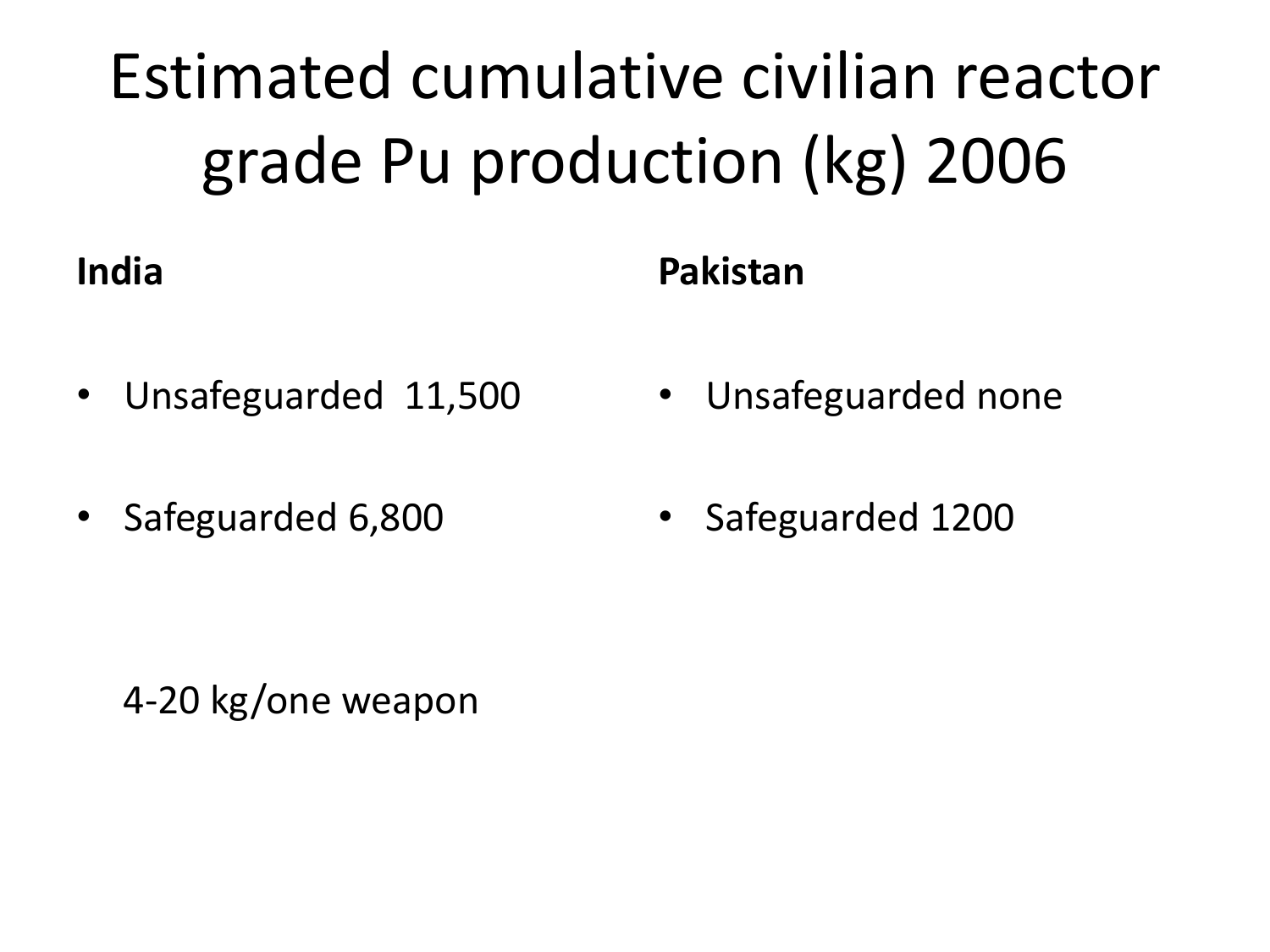#### Pakistan

#### **A.Q. Khan Kahuta Enrichment Plant**



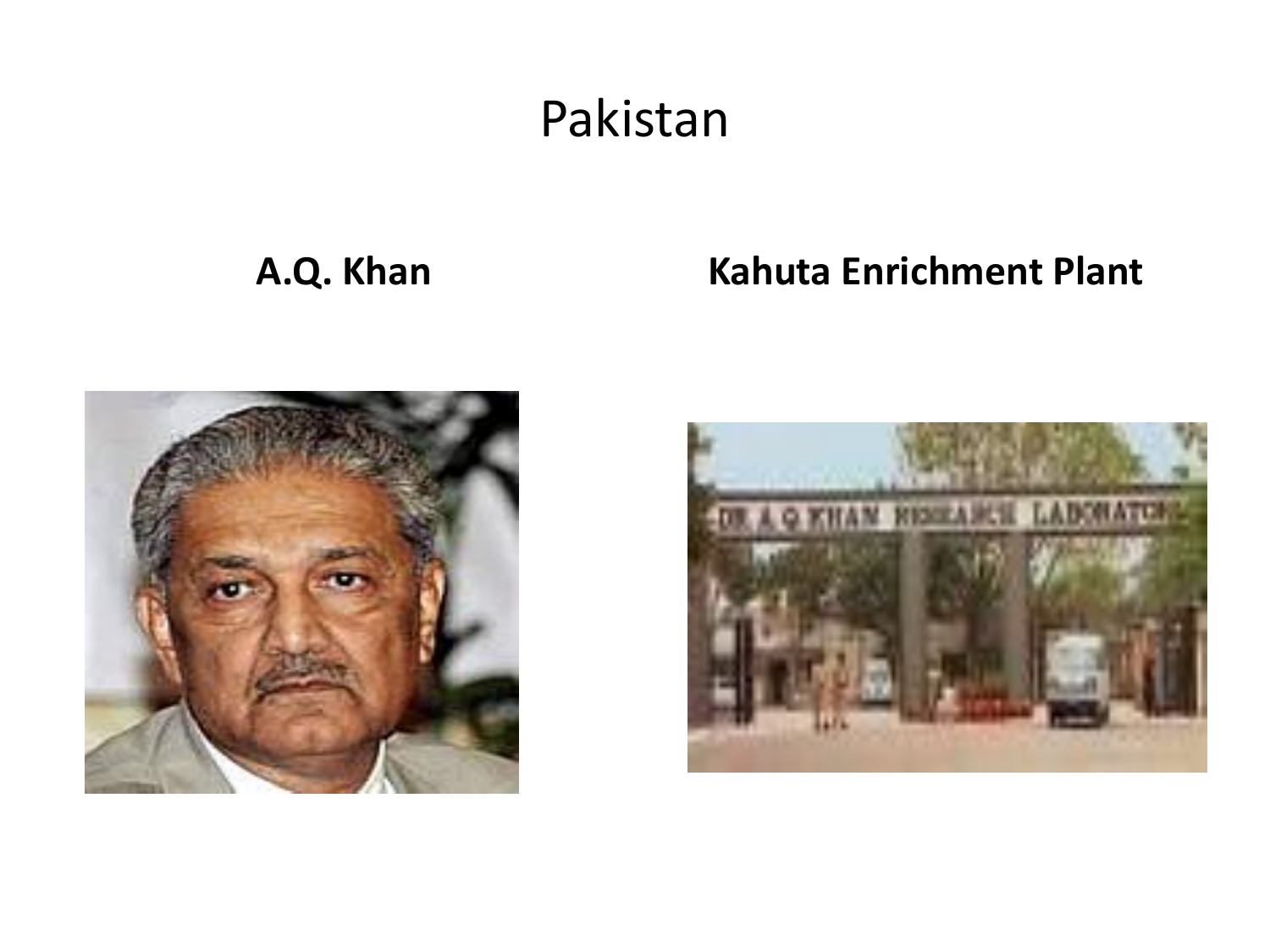# Highly Classified

#### **Centrifuge Technology Kahuta**



**Uranium Enrichment Centrifuges** 

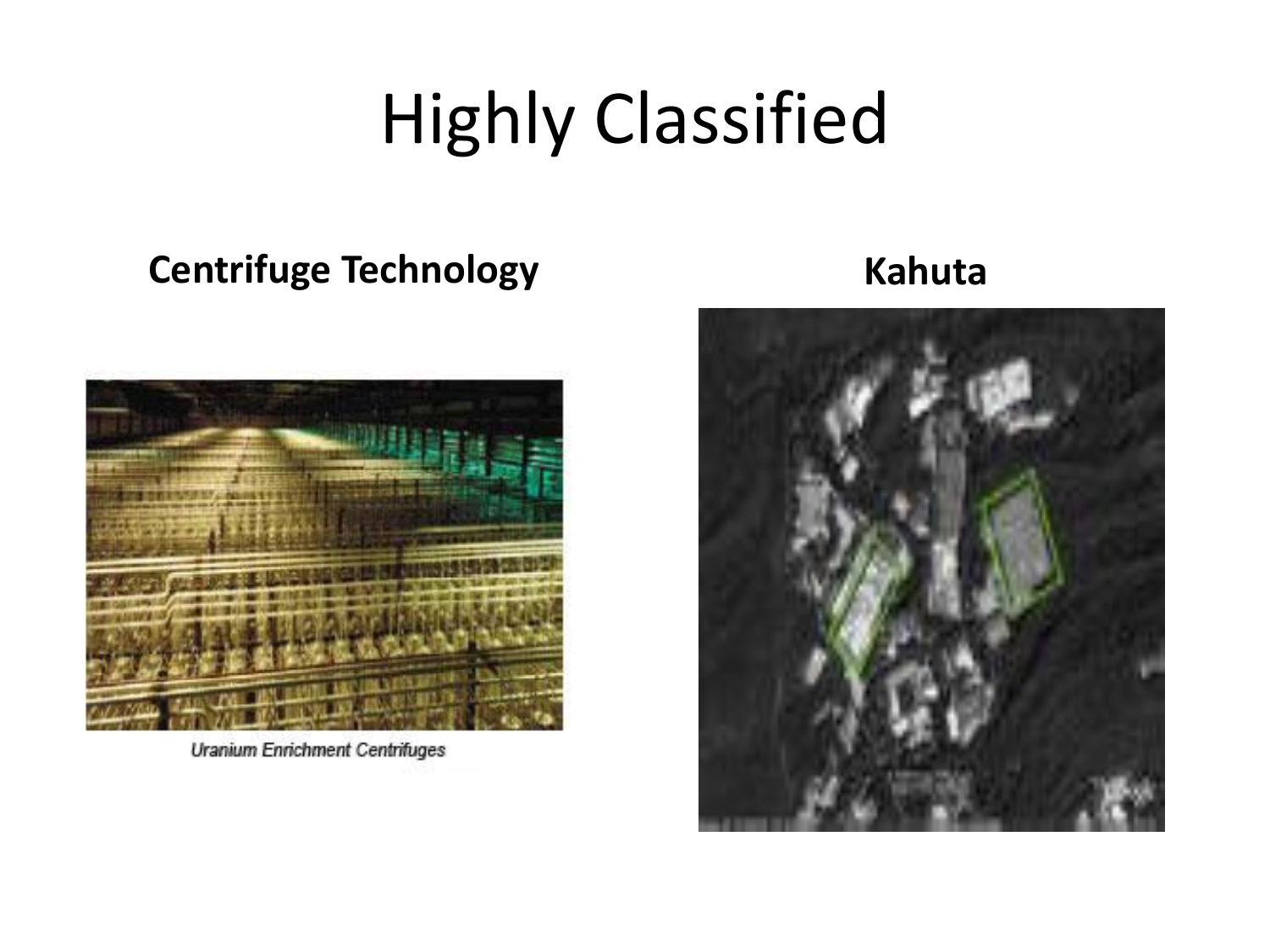# Estimated cumulative enriched uranium production (kg)

#### **India**

- 460-700 (45-30% enrichment)
- Assumed swu capacity = 4100

#### **Pakistan**

- 1400 (90% enrichment)
- 120 kg consumed in tests, leaving estimated stockpile of 1300 kg – enough for about 65 weapons
- Assumed swu capacity 20,000
- 12 kg/bomb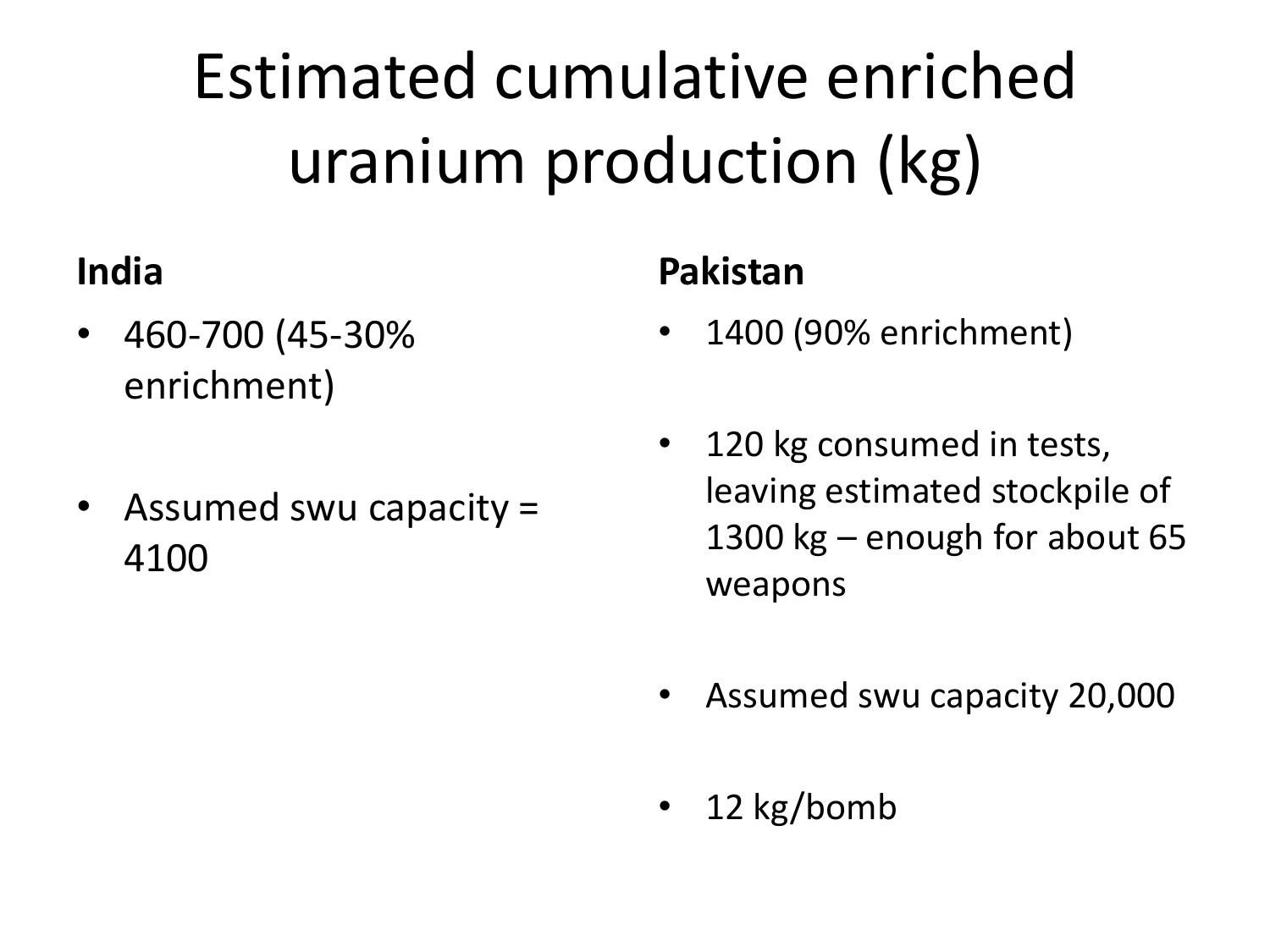### Estimated Weapons Stockpiles

• India 70-90

• Pakistan 60-70

• Source: International Panel on Fissile Materials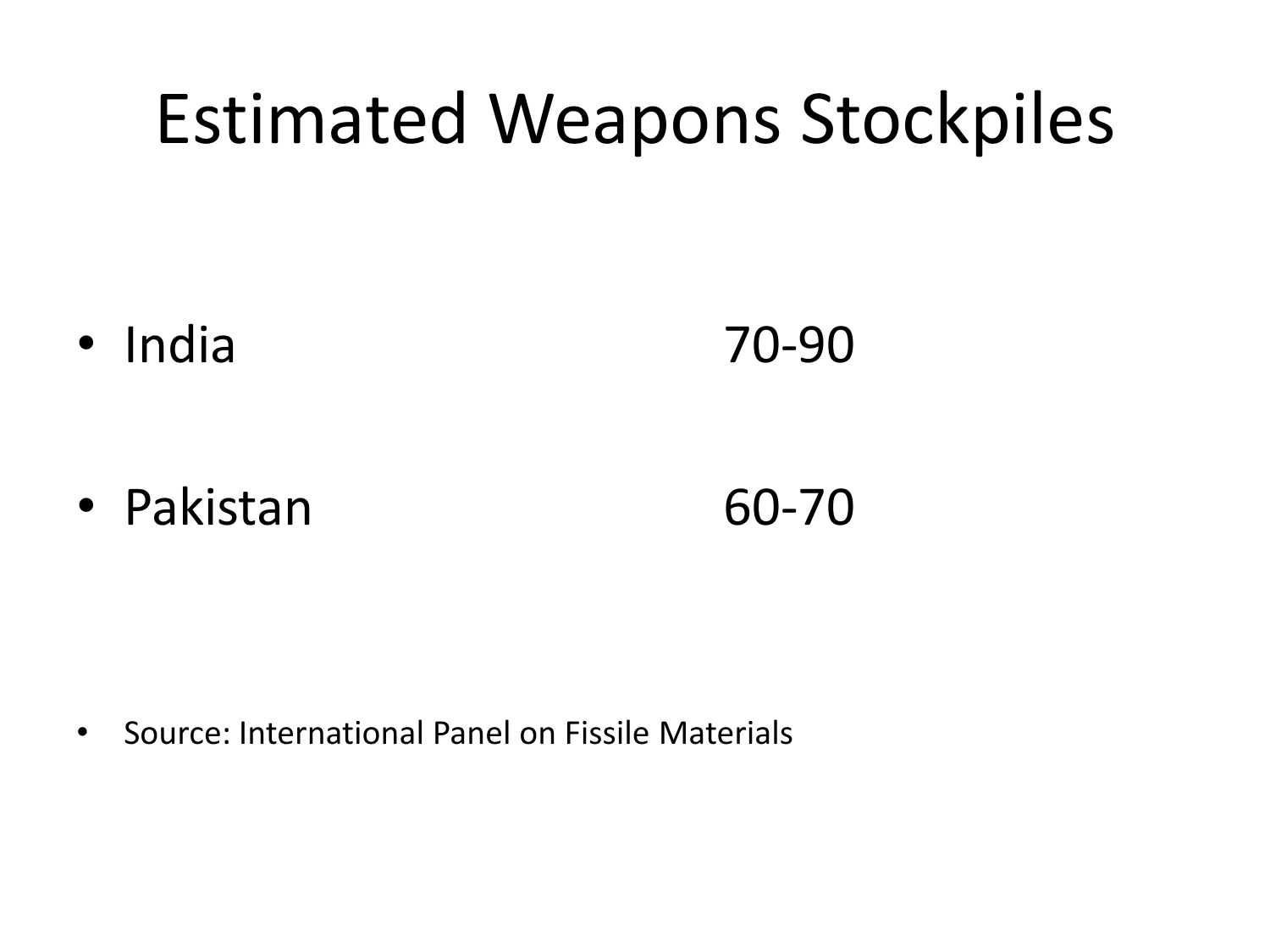

#### **US-India Nuclear Deal 2005**

Lifts restrictions on US nuclear exports to India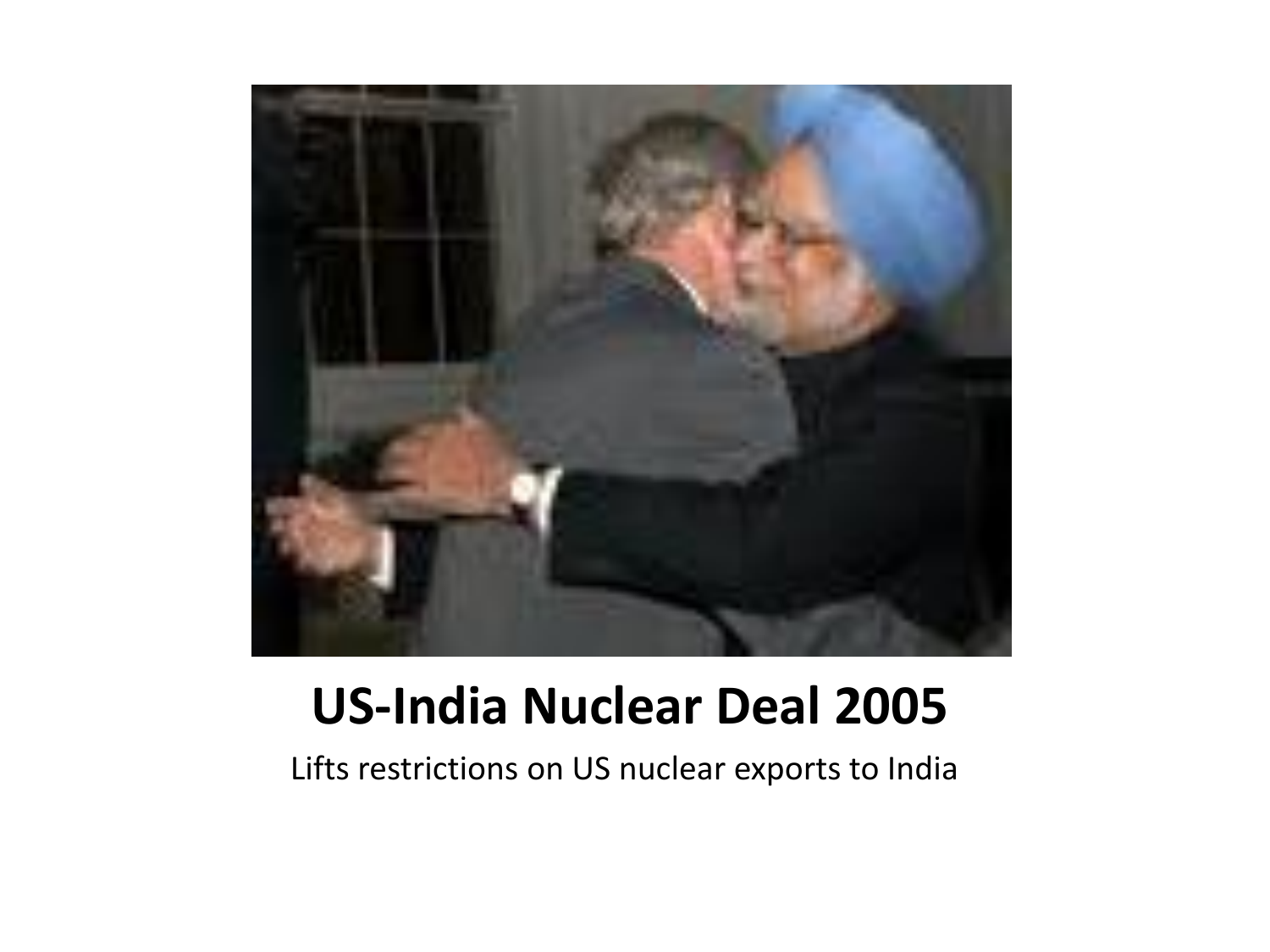# Uranium Shortages (reactor capacity factors 32-70%)



• "…we were desperate…If this agreement had not come through we might have as well closed down our nuclear reactors and by extension our nuclear program," Indian official to BBC.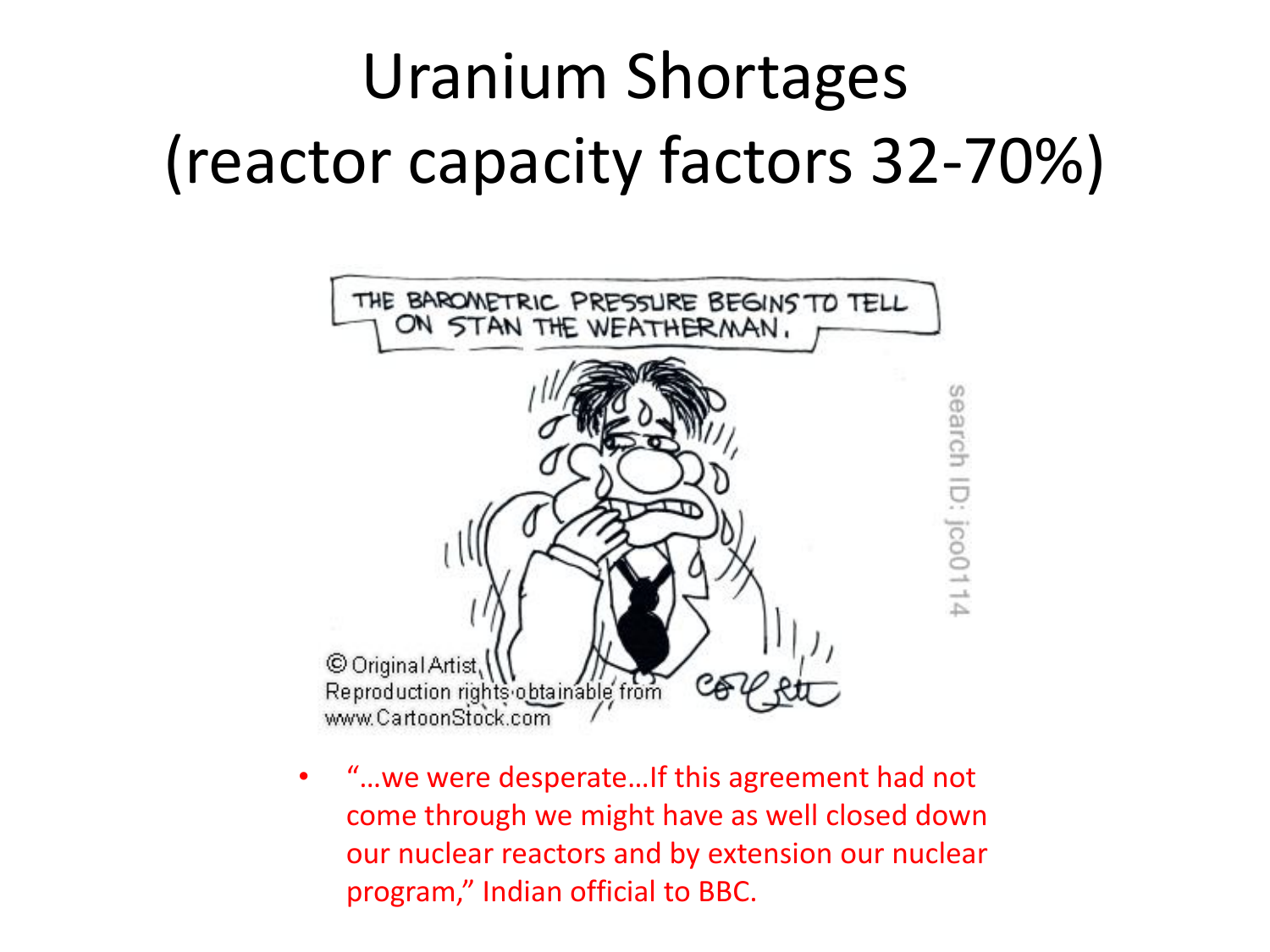

#### **US-India Deal: What to do with all that uranium…?**

**Use domestic output for further weapon-grade plutonium production – in unsafeguarded reactors.**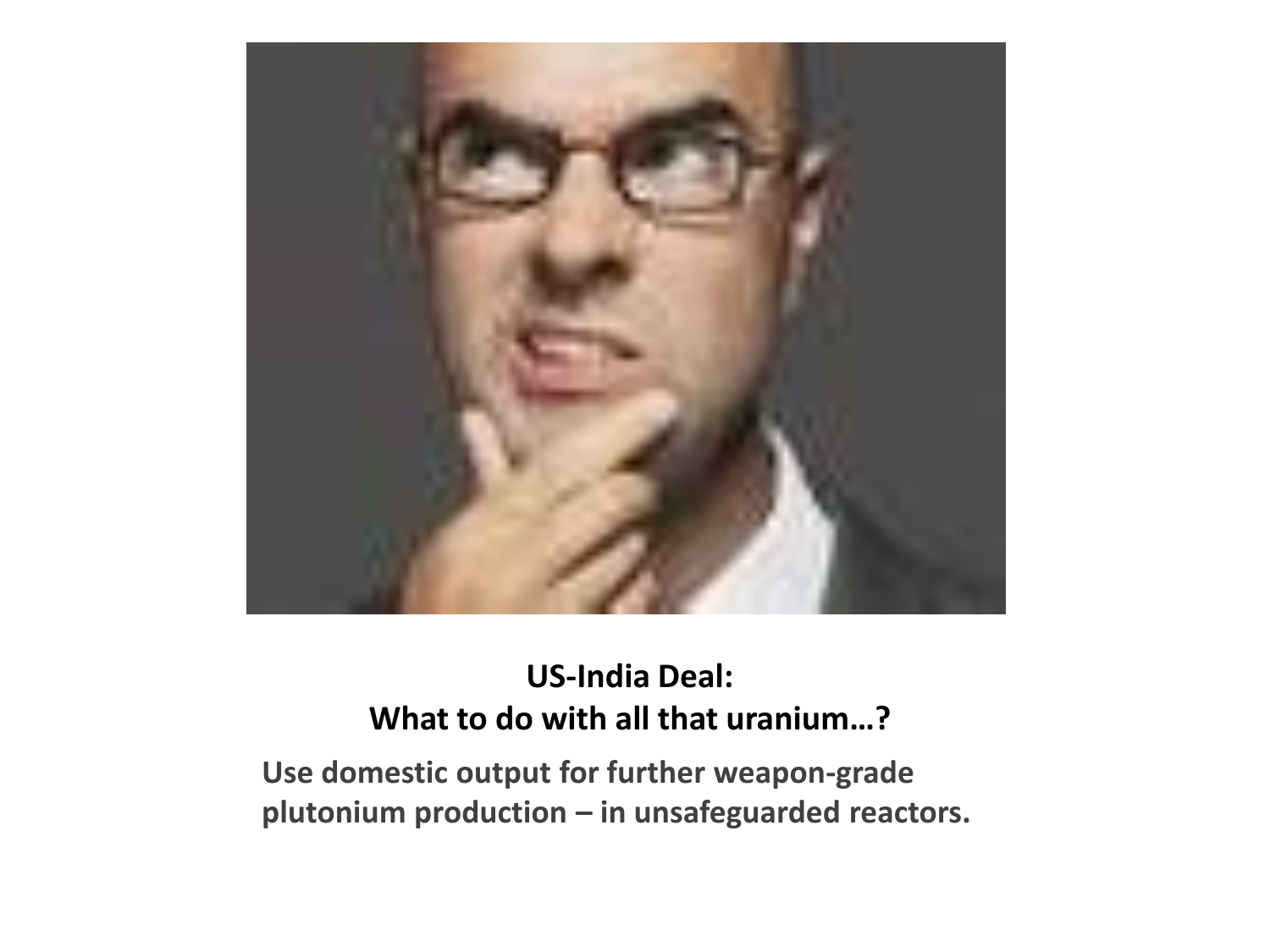#### New Forecasts!

• 20 GW by 2020 (or 40, depending)

• 470 GW by 2050 (with heavy breeder component) = 35% if projected demand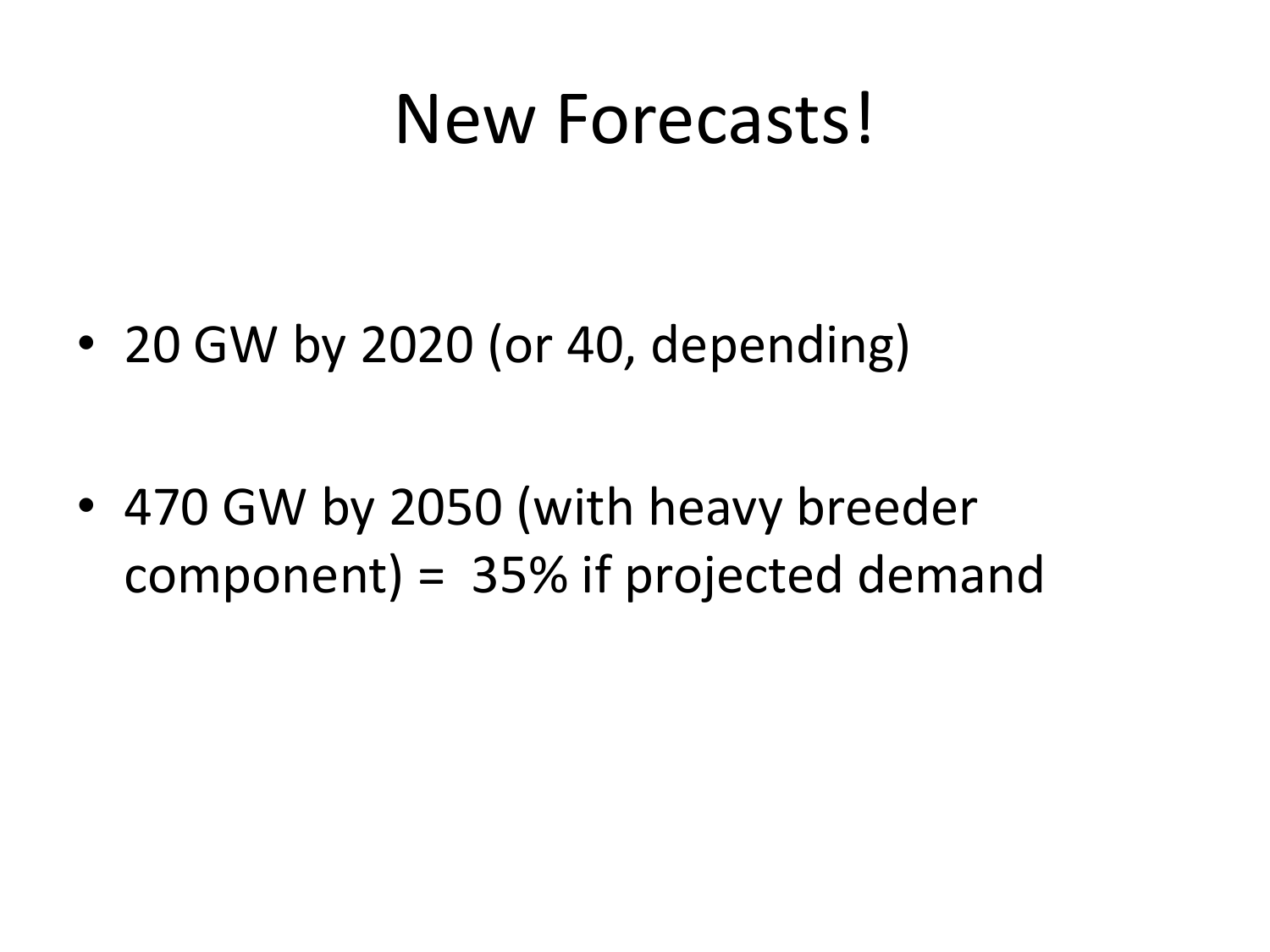### Breeder reactors

#### **Positives**

• Produce or "breed" more fissile material than they use.

#### **Drawbacks**

- 50-80% more expensive to operate than conventional reactors
- Unique risks greater potential for catastrophic accidents
- Proliferation potential
- Breeders shut down in France, Germany and Japan. Russian breeder has had repeated sodium leaks and fires. US ended breeder program in early 1980s.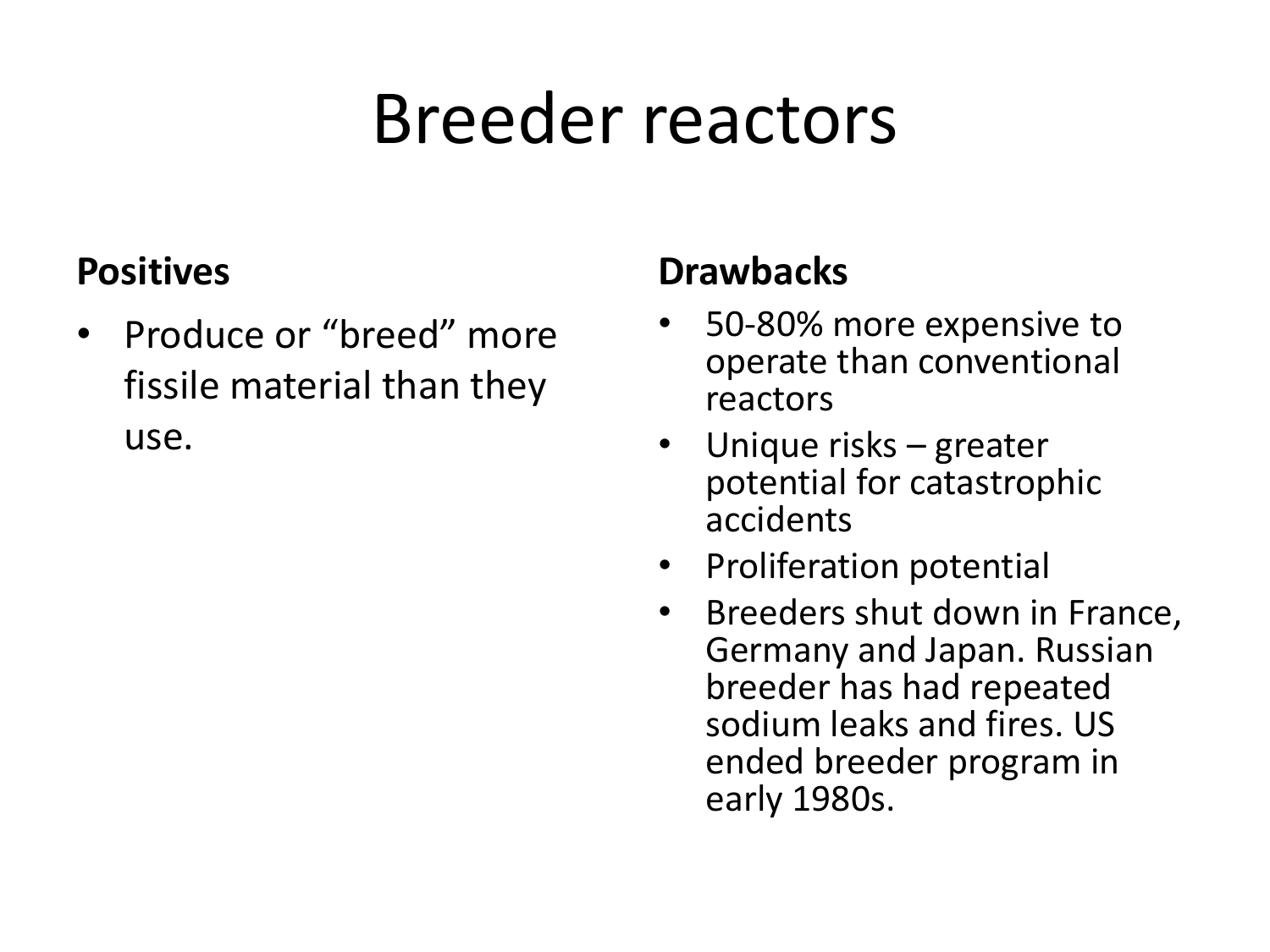#### India's Renaissance So Far?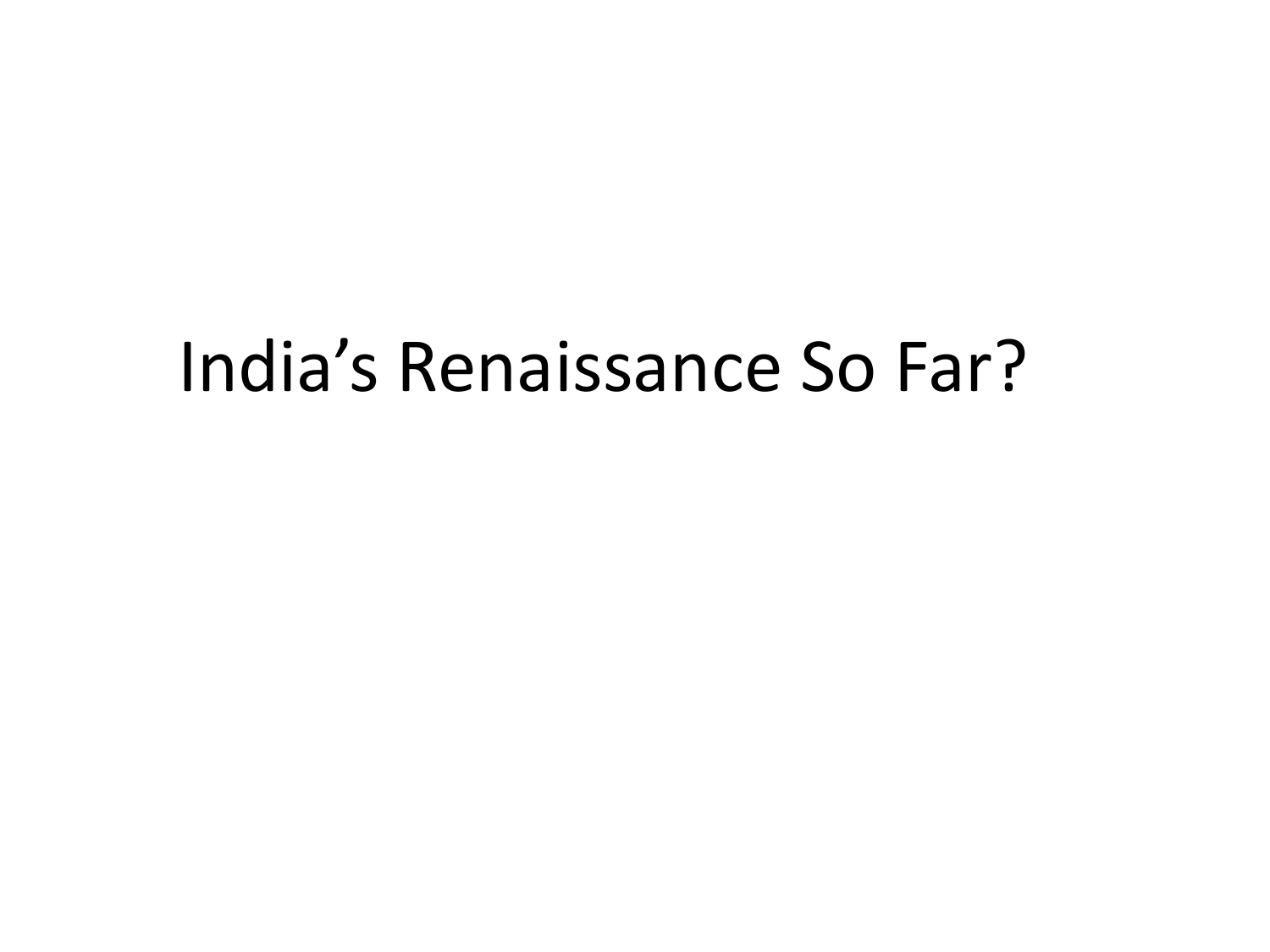### New Deals!

• Contract with Areva for 300 tons of uranium (December 2008)

• Atomstroyexport agrees to supply 4 more reactors (December 2008)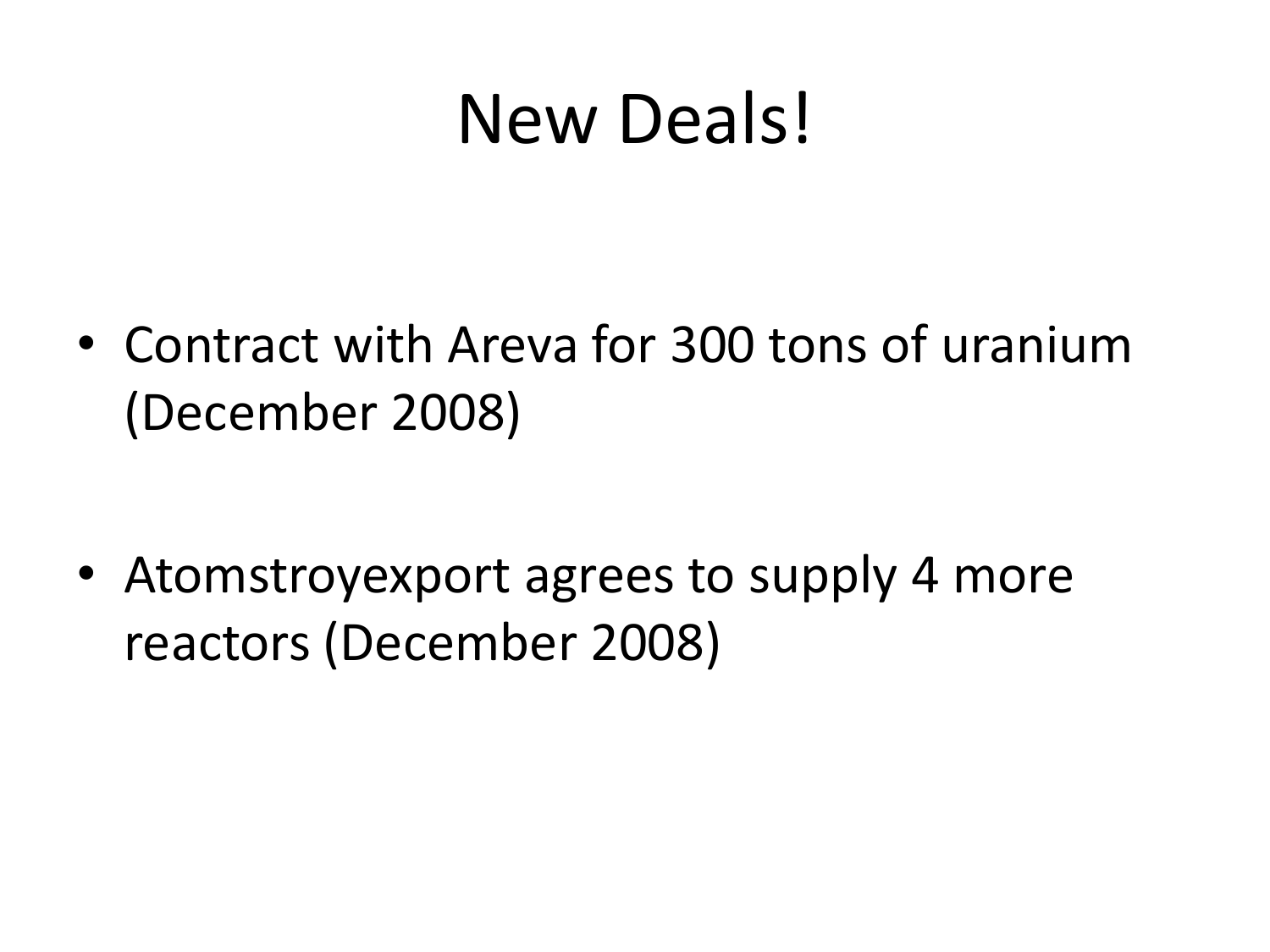### Hungry for Business

• Areva (France)

• Westinghouse (Toshiba US-Japan)

• GE-Hitachi (US-Japan)

• Atomstroyexport (Russia)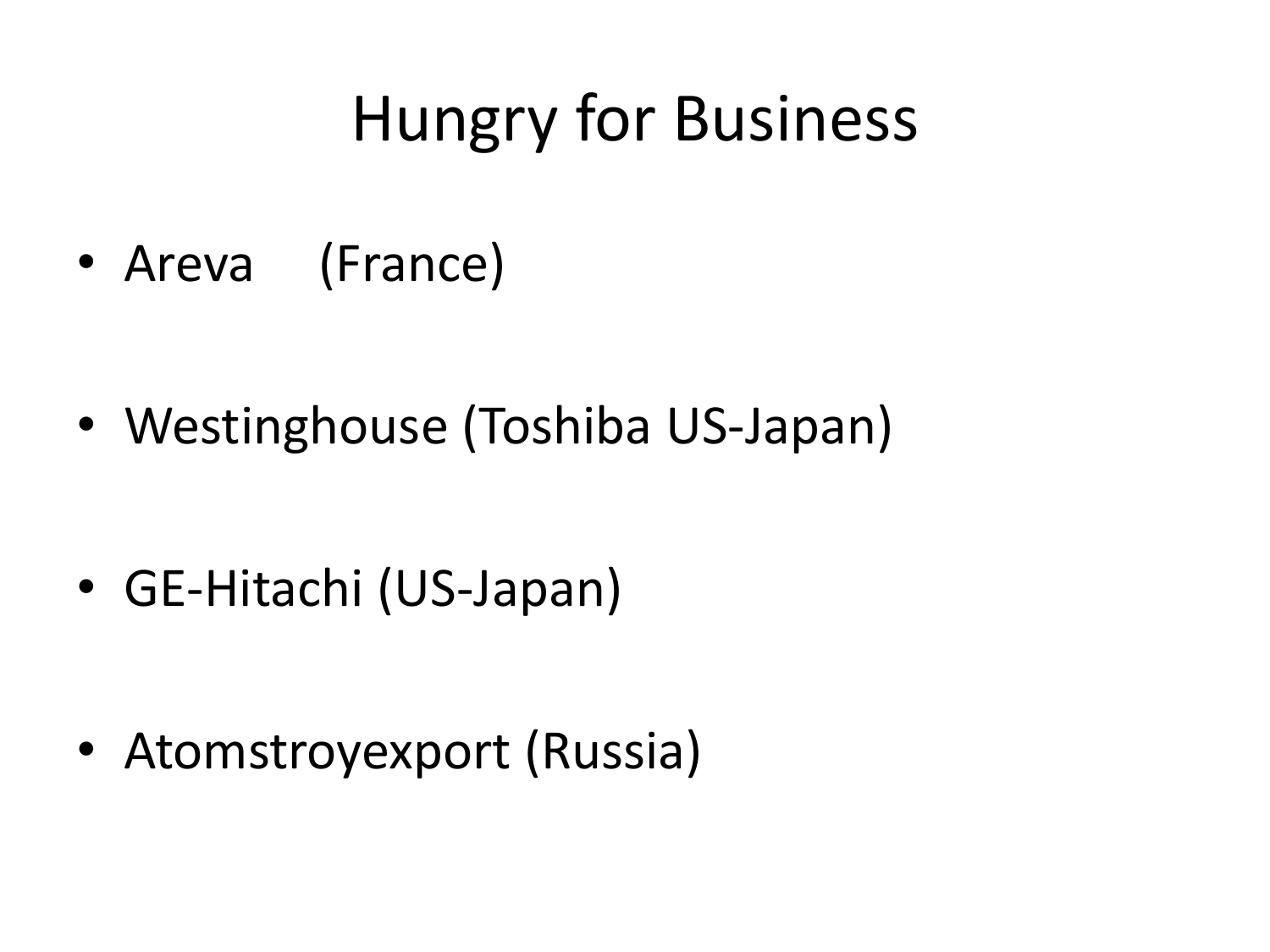# What's the Hold-Up?

- High and rising reactor capital costs
- Siting requirements
- Indian demands for blanket reprocessing rights
- Western demands for liability scheme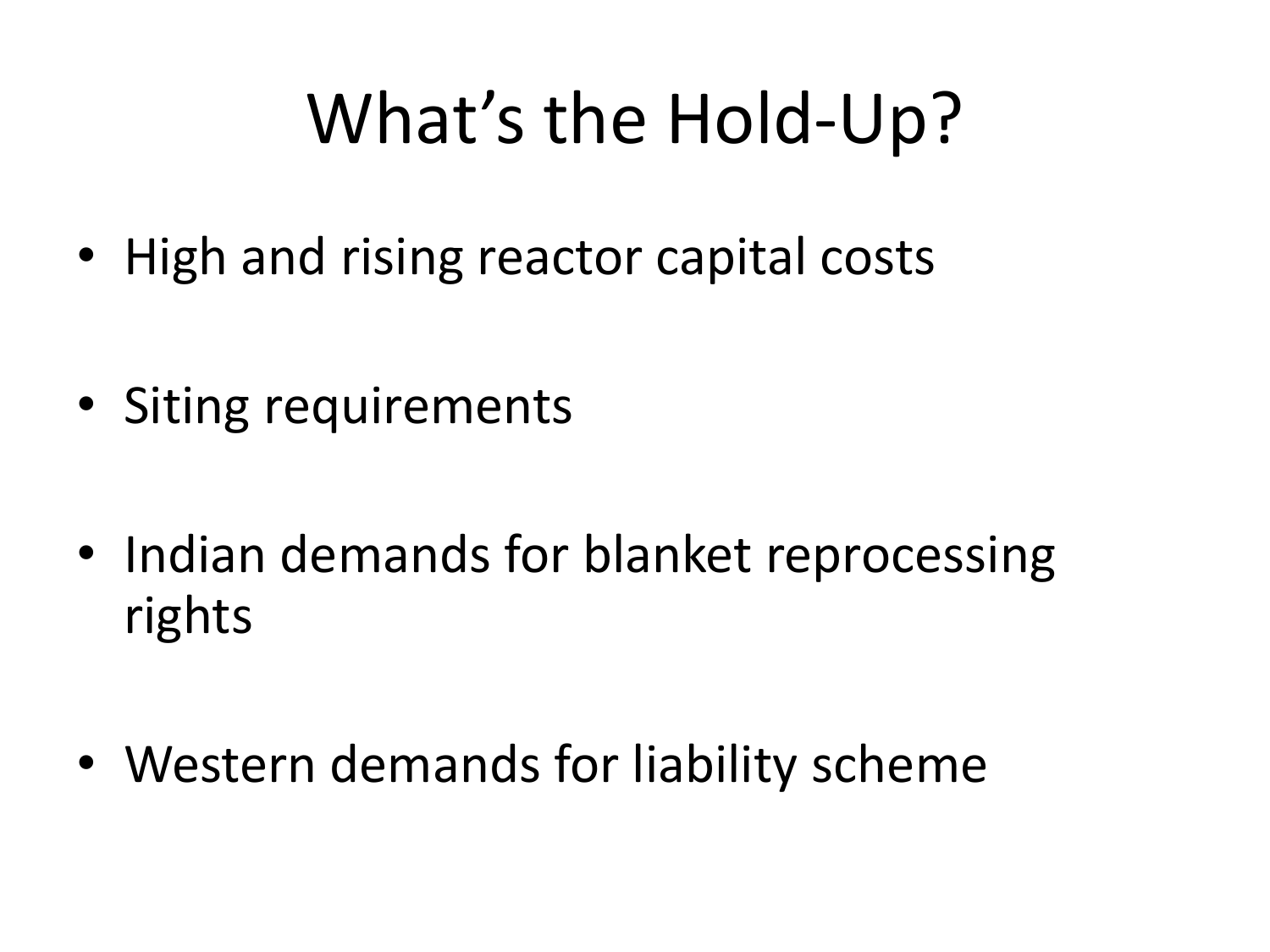

#### **Newbuild capital costs**

**\$6-\$10 billion per reactor**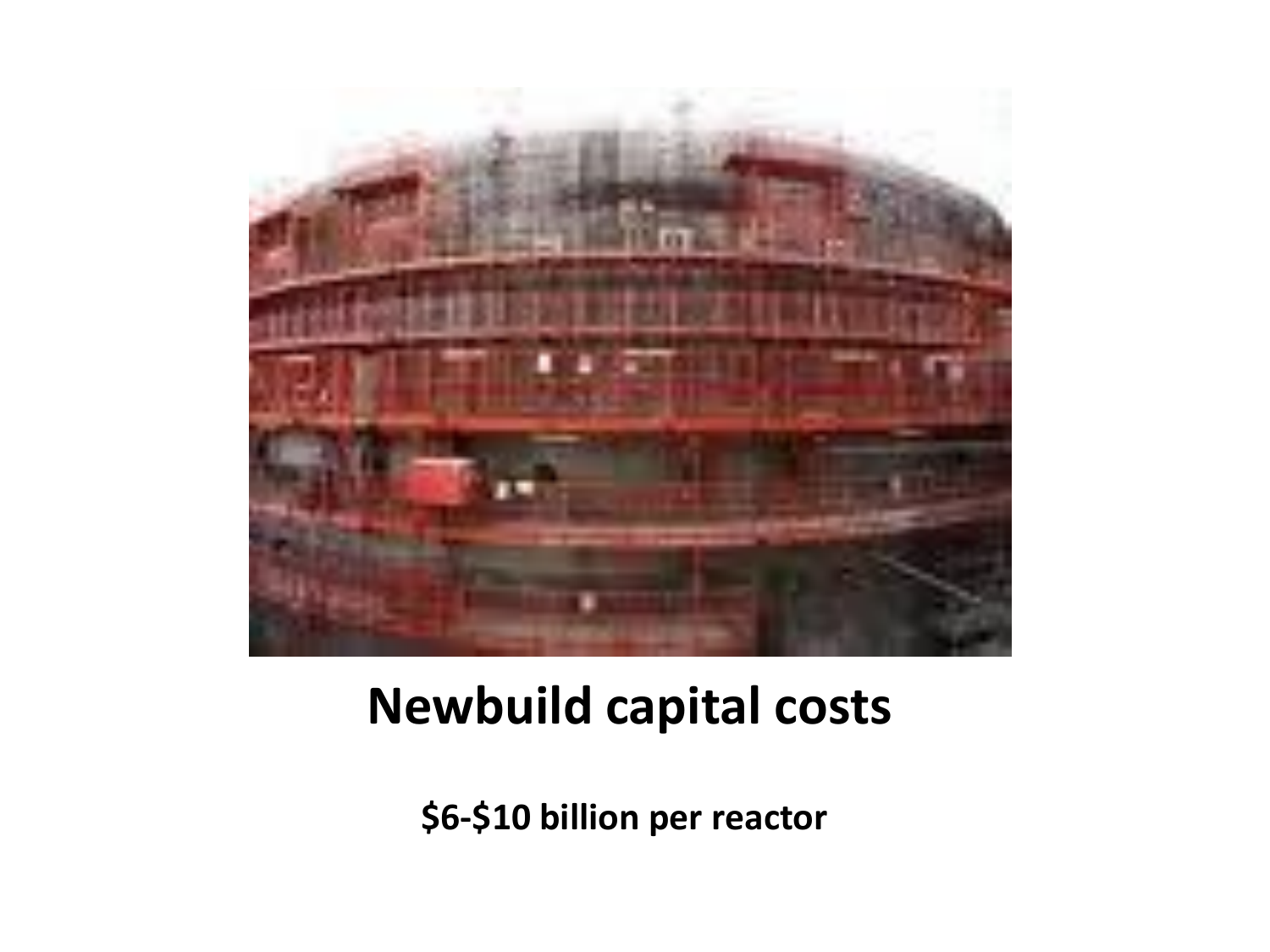# Global Renaissance by 2030

- 288 units  $=$  net increase of 145 Asia 40%
- 62% jump in nuclear generation capacity from 371 GWe to 600 GWe
- Europe largest number of closures (46%)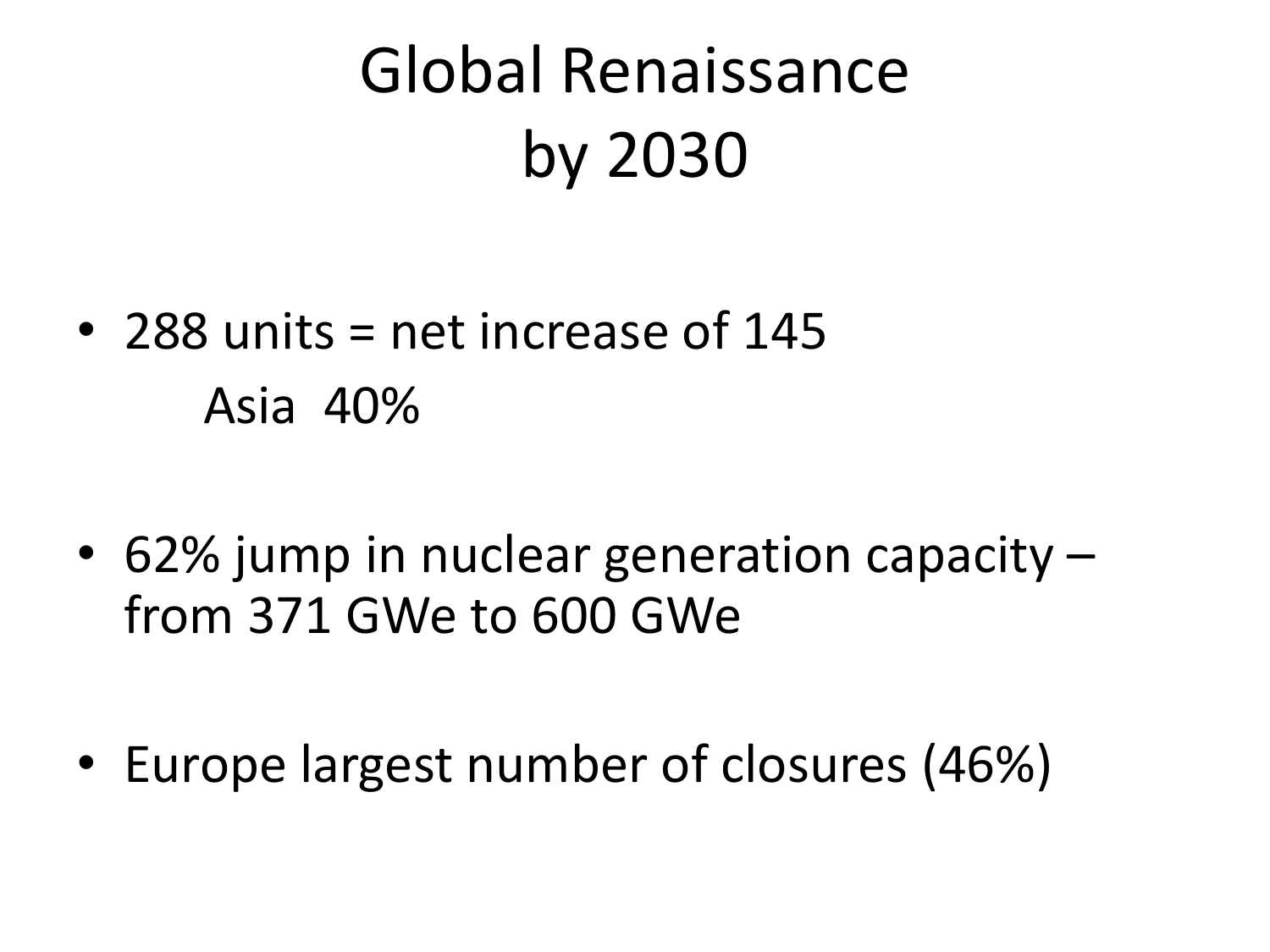# Asian Renaissance 2009

• 54,615 MWe under active construction globally

43% in China (21 reactors out of 41 total)

• 14,836 MWe construction started

83% in China (10 reactors out of 12 total)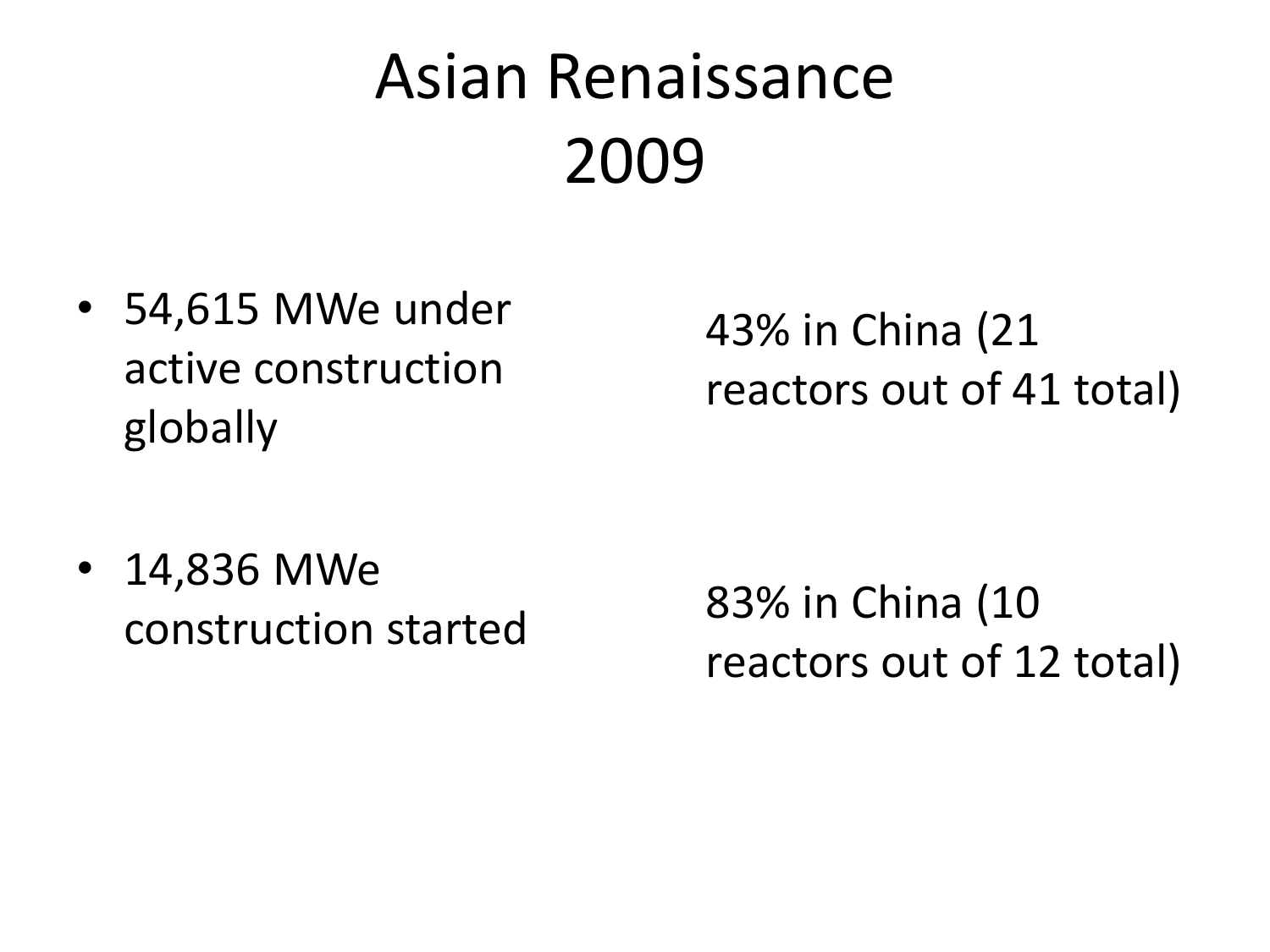# A Closer Look

#### **new reactors under construction**

- China 21
- Russia 9
- S. Korea 6
- India 3
- France 1
- Finland 1
- US 0

#### **other points**

- Two projects in Europe: massive delays and cost overruns
- 9-10 reactors under construction worldwide: started 1972-1986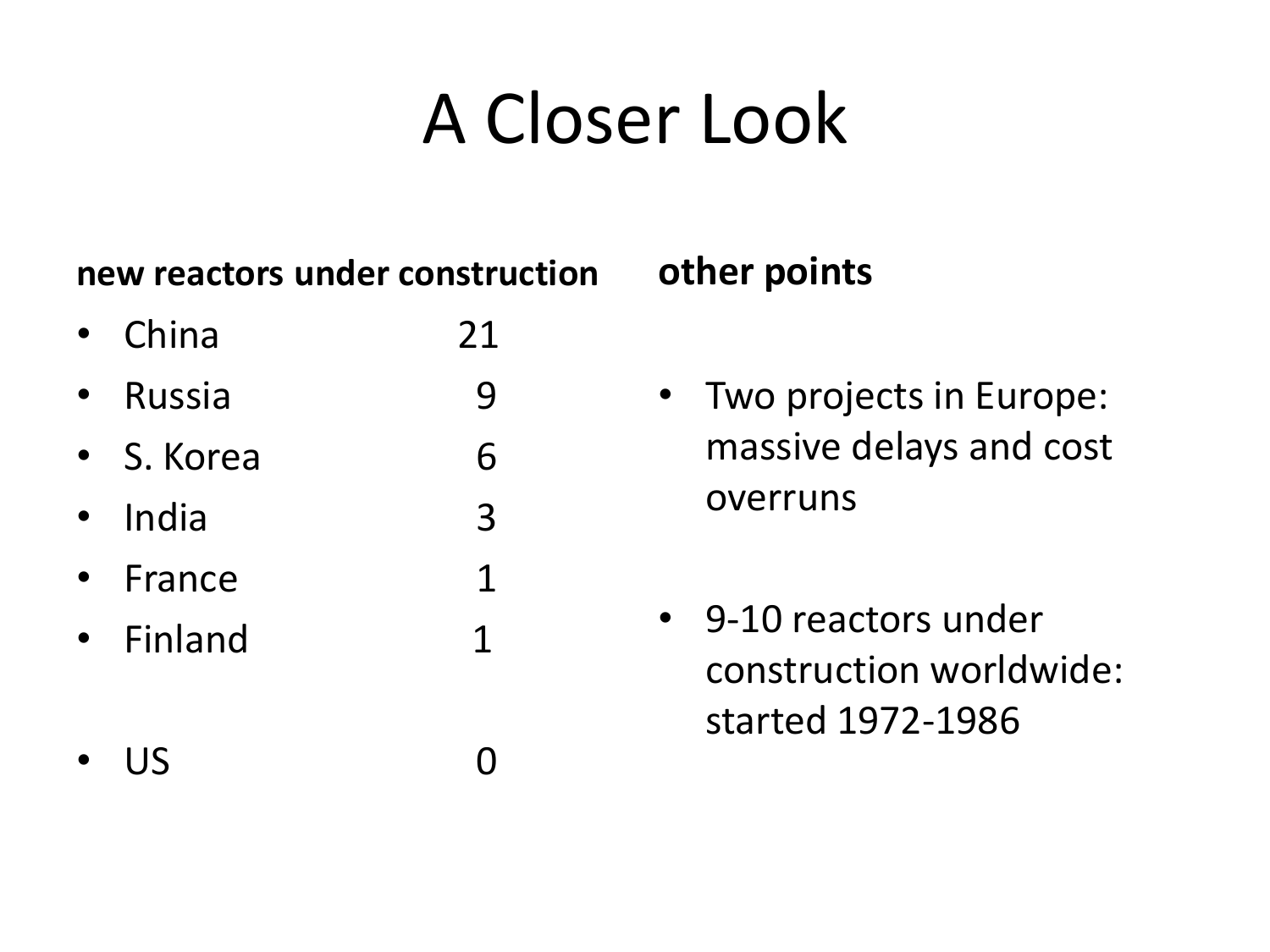#### US Renaissance

Lead projects delayed

Reasons

VC Summer (South Carolina Electric & Gas) – 2016, 2019

Vogtle (Georgia Power) 2016, 2017

Calvert Cliffs 3 (Unistar – Maryland) 2015

South Texas Project (NRG Energy, Toshiba, CPS Energy) 2016,2017

Westinghouse AP1000 licensing delays

Areva - long battle with state regulators

Unexpected cost increase, legal battle between project partners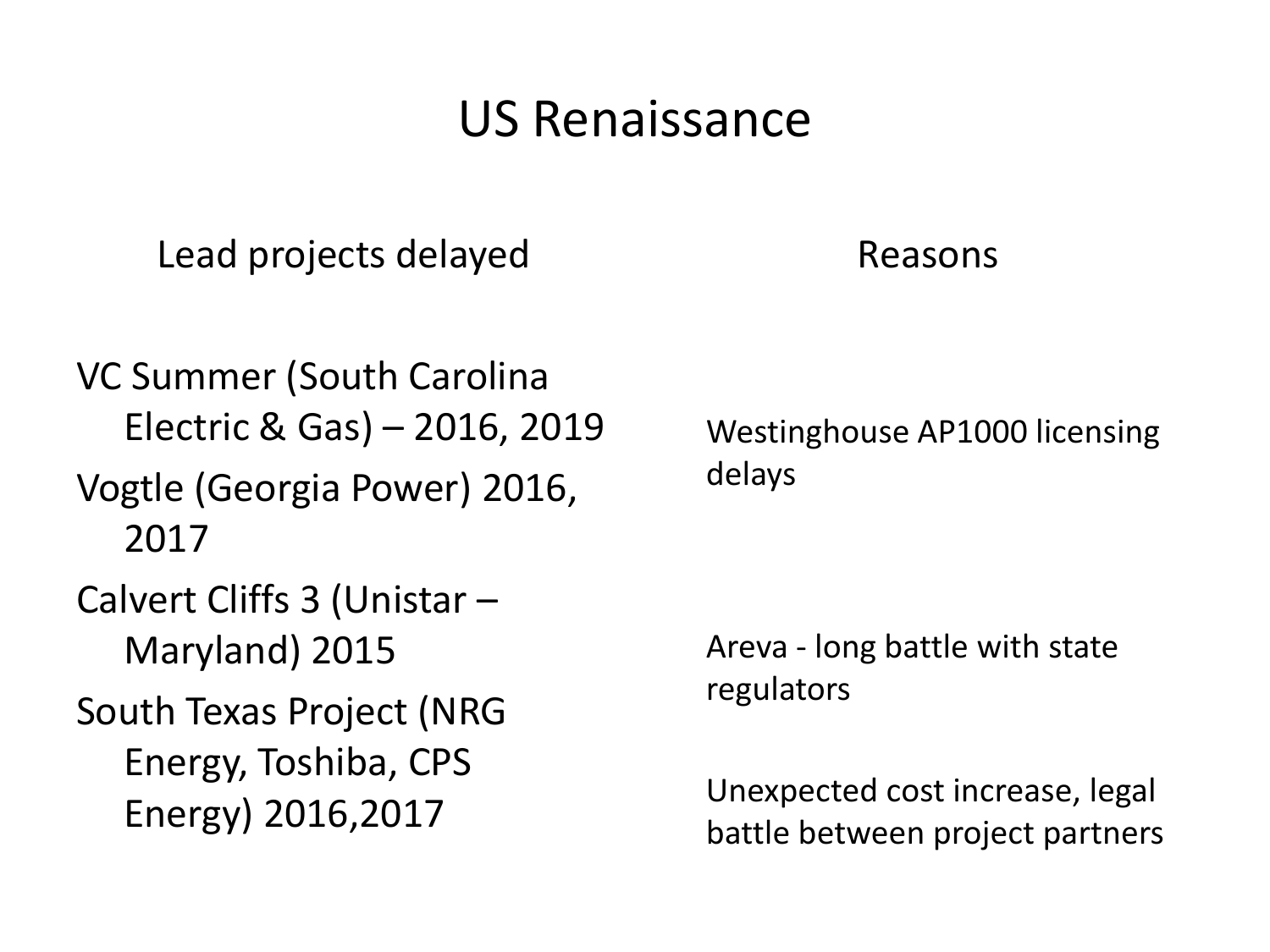### US Nuclear Overall

- 104 operating reactors
- Applications submitted for 28 new reactors and plans announced for 10 more
- Six units suspected; four delayed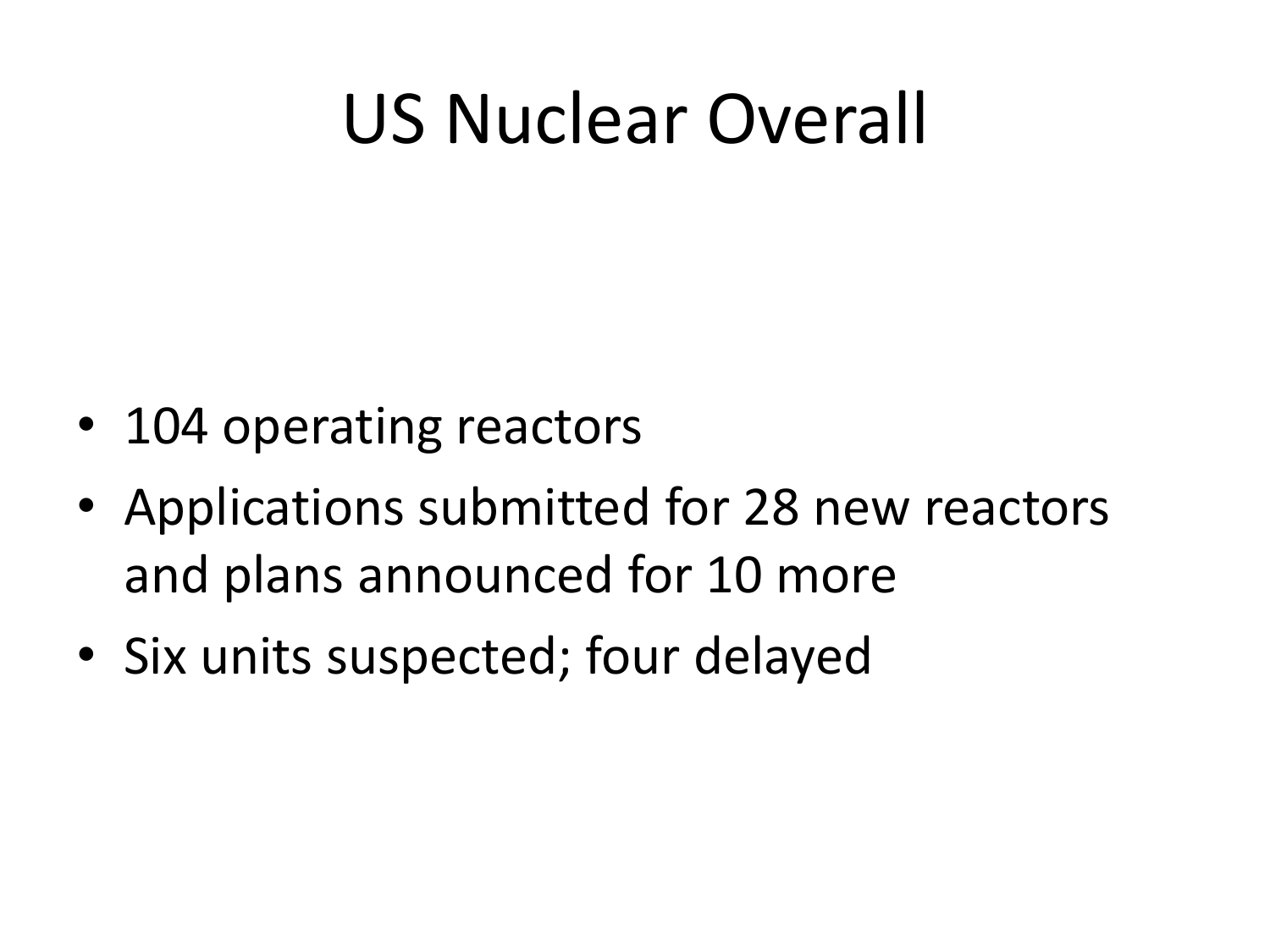# US Capacity Additions to 2030

- Natural gas 53%
- Renewables 22%
- Coal-fired 18%
- Nuclear 5%

Source: EIA Annual Energy Outlook 2009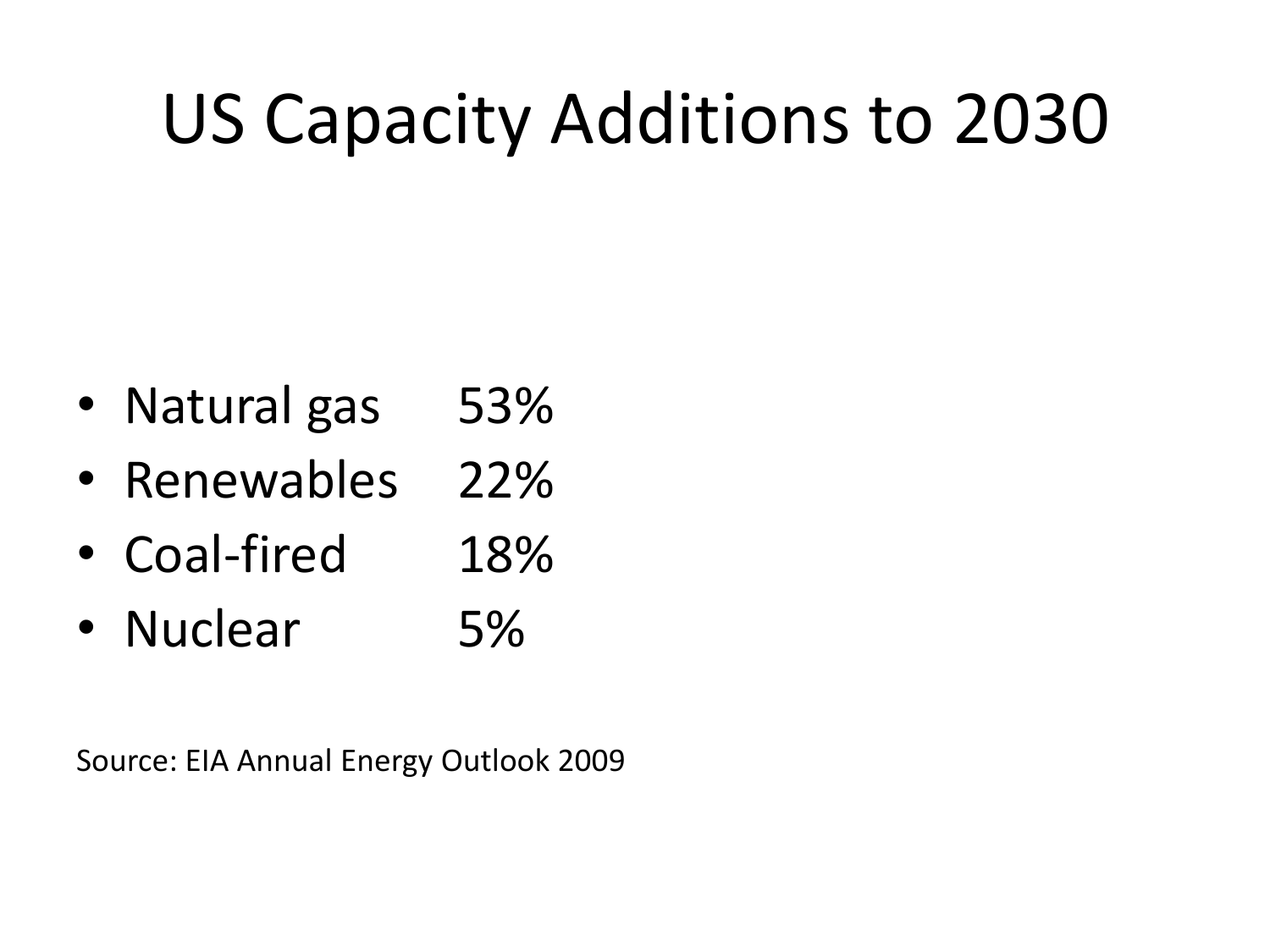# US Electricity Demand Forecast

- 26% increase 2007-2030 (1% per year)
- From about 4,000 billion kWh to 5,000 billion kWh

• Nuclear contribution decreases from 19% to 18%

Source: EIA Annual Energy Outlook 2009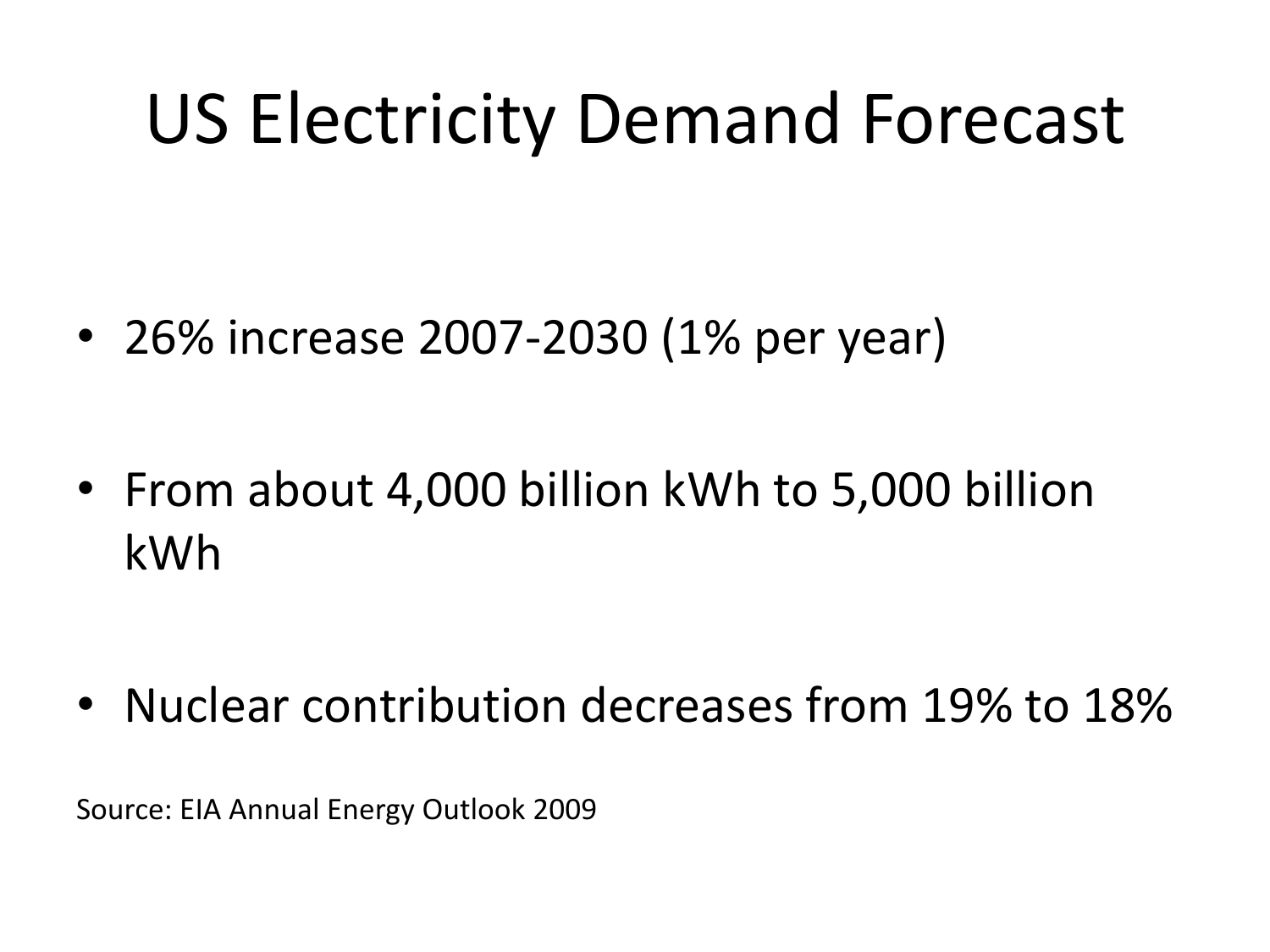### Constraints

• High capital costs

• Skills shortages

• Infrastructure capacity constraints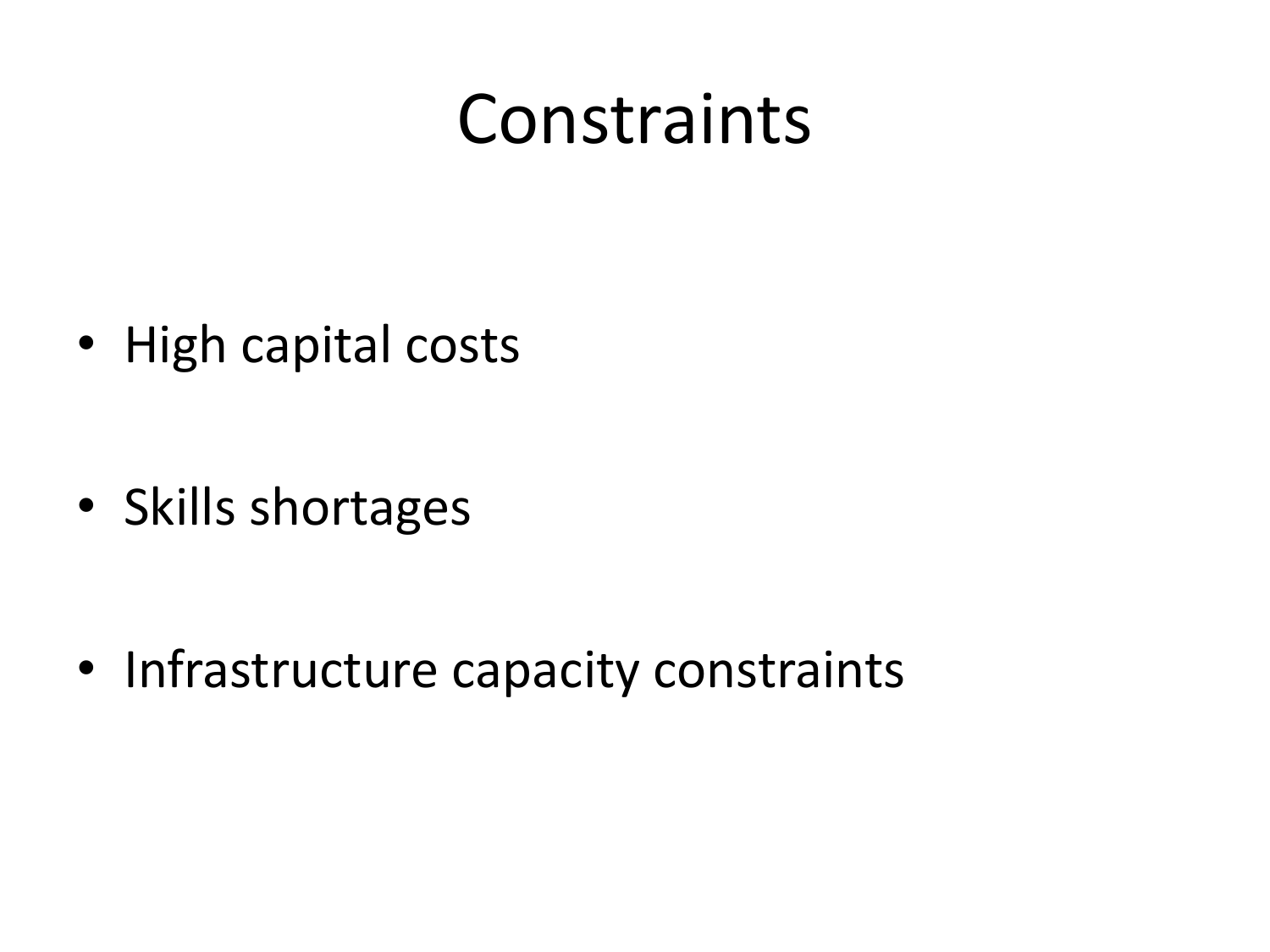# The Risks

- Proliferation countries that want nuclear power are in volatile regions (Middle East, Africa and Asia)
- Increased number of nuclear fuel plants
- Safety -- inexperienced regulators, skills shortages, reduced quality control
- Waste where to put it for  $100,000 1$  million years? (US repository now 50 years off.)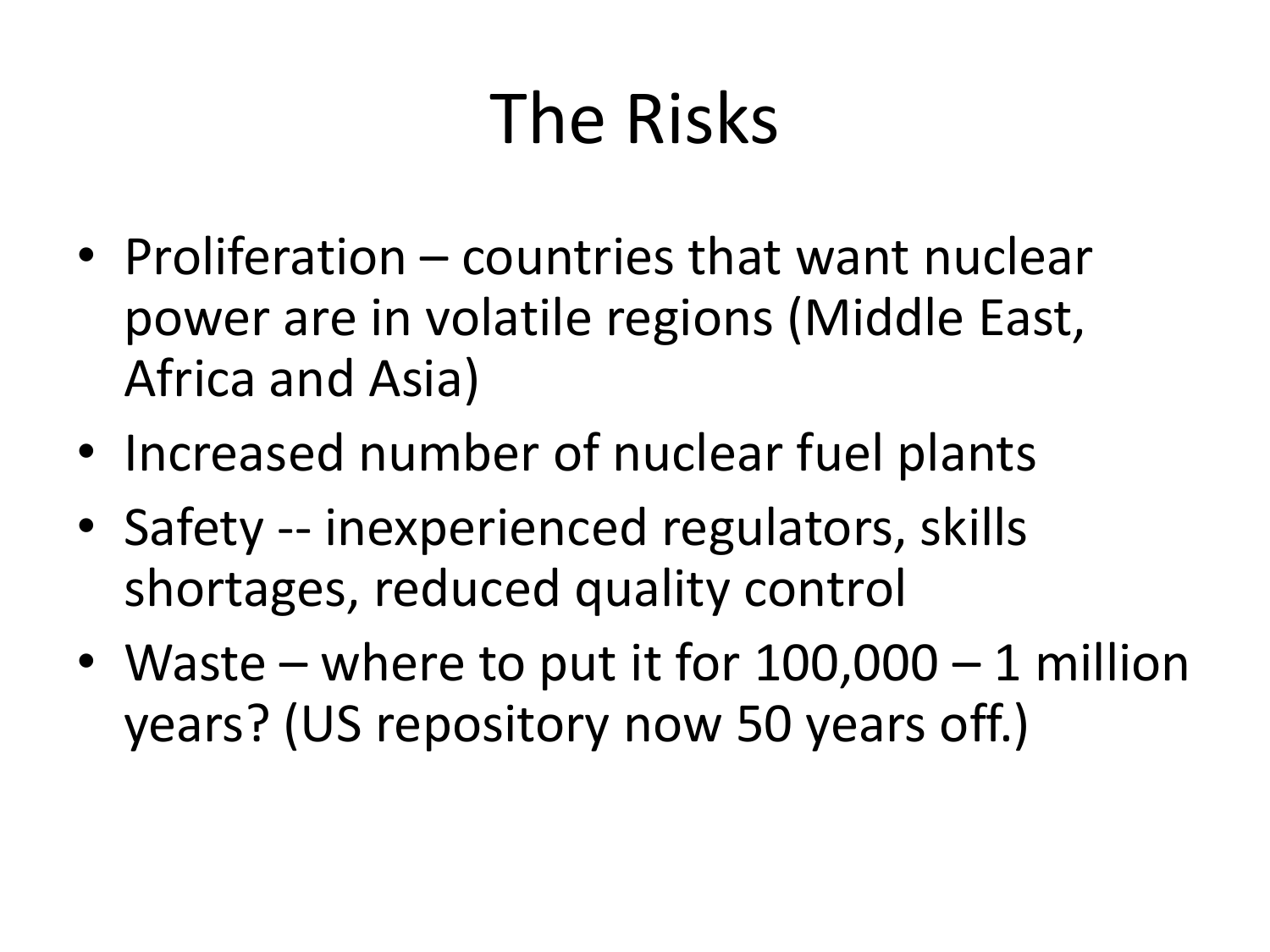# India's Nuclear Challenges

- Securing affordable newbuild costs keep rising. Where will the financing come from?
- Attracting capital for local infrastructure development to support nuclear industry
- Siting securing land from unwilling landowners
- Coping with multiple, unfamiliar reactor designs both from a regulatory and operational standpoint
- Improving safety
- Enacting insurance legislation to satisfy western vendors
- Confronting waste and decommissioning issues